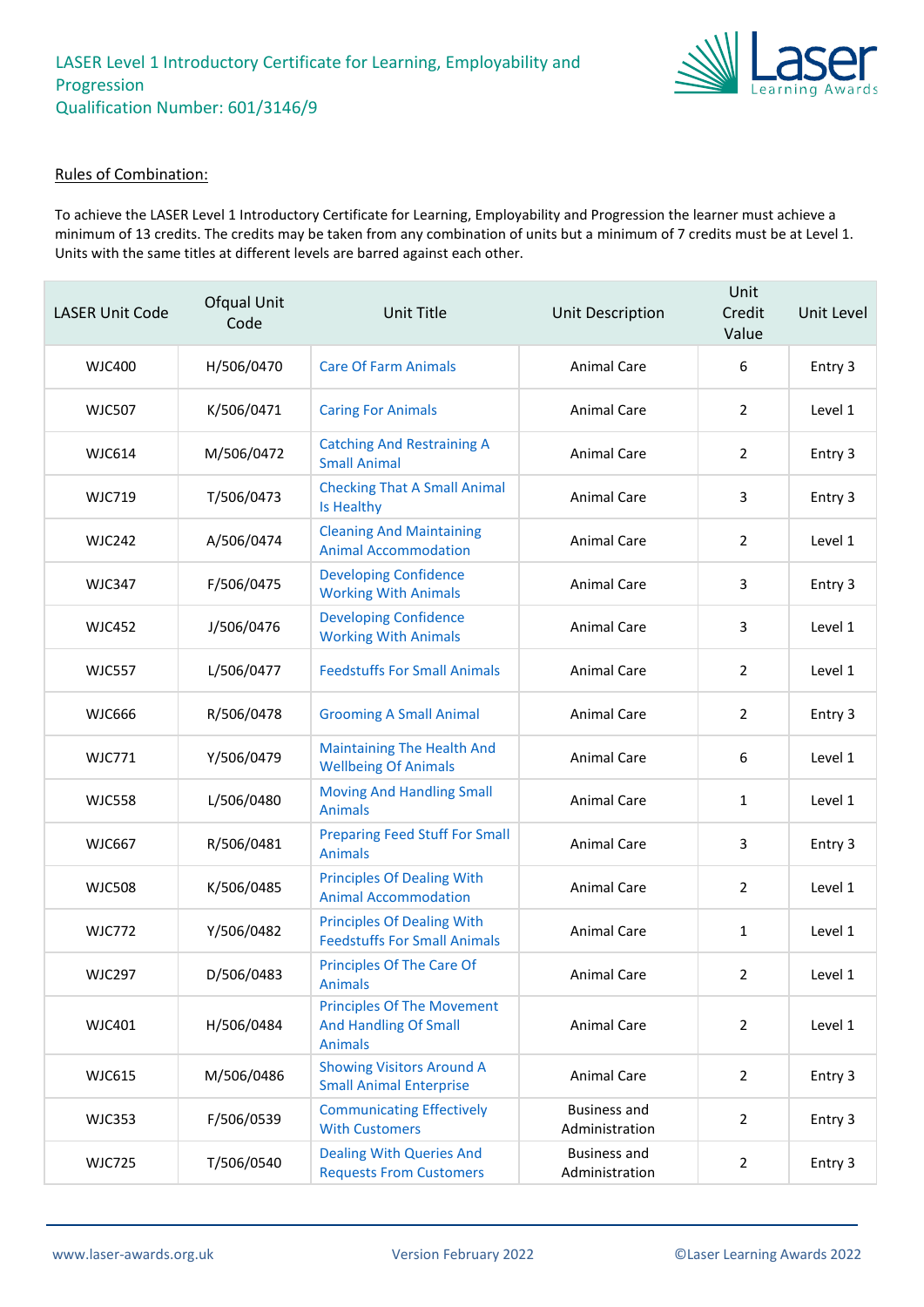

| <b>LASER Unit Code</b> | Ofqual Unit<br>Code | <b>Unit Title</b>                                                                                                                          | <b>Unit Description</b>               | Unit<br>Credit<br>Value | Unit Level |
|------------------------|---------------------|--------------------------------------------------------------------------------------------------------------------------------------------|---------------------------------------|-------------------------|------------|
| <b>WJC249</b>          | A/506/0541          | <b>Effective Relationships With</b><br><b>Customers And Colleagues</b>                                                                     | <b>Business and</b><br>Administration | $\overline{2}$          | Entry 3    |
| <b>WJC354</b>          | F/506/0542          | <b>Handling Mail</b>                                                                                                                       | <b>Business and</b><br>Administration | $\overline{2}$          | Level 1    |
| <b>WJC457</b>          | J/506/0543          | <b>Handling Telephone Calls</b><br><b>From Customers</b>                                                                                   | <b>Business and</b><br>Administration | $\overline{2}$          | Entry 3    |
| <b>WJC563</b>          | L/506/0544          | <b>Principles Of Sales</b>                                                                                                                 | <b>Business and</b><br>Administration | $\overline{2}$          | Level 1    |
| <b>WJC673</b>          | R/506/0545          | Professional Behaviour In An<br><b>Office Environment</b>                                                                                  | <b>Business and</b><br>Administration | $\mathbf{1}$            | Entry 3    |
| <b>WJC778</b>          | Y/506/0546          | <b>Reception And Filing Skills</b>                                                                                                         | <b>Business and</b><br>Administration | 3                       | Entry 3    |
| <b>WJC302</b>          | D/506/0547          | <b>Reception Skills</b>                                                                                                                    | <b>Business and</b><br>Administration | $\overline{2}$          | Level 1    |
| <b>WJC513</b>          | K/506/0549          | <b>Understanding Business</b>                                                                                                              | <b>Business and</b><br>Administration | 3                       | Level 1    |
| <b>WJC407</b>          | H/506/0548          | <b>Understanding Business</b><br>Communication                                                                                             | <b>Business and</b><br>Administration | 3                       | Level 1    |
| <b>WJC303</b>          | D/506/0550          | <b>Understanding Business</b><br><b>Language And Terminology</b>                                                                           | <b>Business and</b><br>Administration | 3                       | Level 1    |
| <b>WJC408</b>          | H/506/0551          | <b>Understanding Business</b><br><b>Meeting Techniques</b>                                                                                 | <b>Business and</b><br>Administration | 3                       | Level 1    |
| <b>WJC514</b>          | K/506/0552          | <b>Understanding Enterprise</b>                                                                                                            | <b>Business and</b><br>Administration | $\overline{2}$          | Level 1    |
| <b>WJC620</b>          | M/506/0553          | <b>Using A Filing System</b>                                                                                                               | <b>Business and</b><br>Administration | $\overline{2}$          | Level 1    |
| <b>WJC726</b>          | T/506/0554          | <b>Using Office Equipment</b>                                                                                                              | <b>Business and</b><br>Administration | $\overline{2}$          | Entry 3    |
| <b>WJC250</b>          | A/506/0555          | <b>Using Office Equipment</b>                                                                                                              | Business and<br>Administration        | $\overline{2}$          | Level 1    |
| <b>WJC281</b>          | A/506/0961          | <b>Dementia Awareness</b>                                                                                                                  | Child, Health and Social<br>Care      | 3                       | Level 1    |
| <b>WJC490</b>          | J/506/0963          | Health And Safety In Health,<br><b>Social Care And Children's</b><br>And Young People's Settings                                           | Child, Health and Social<br>Care      | $\overline{3}$          | Entry 3    |
| <b>WJC596</b>          | L/506/0964          | <b>Learning Disability</b>                                                                                                                 | Child, Health and Social<br>Care      | 3                       | Level 1    |
| <b>WJC703</b>          | R/506/0965          | <b>Mental Health</b>                                                                                                                       | Child, Health and Social<br>Care      | 3                       | Level 1    |
| <b>WJC809</b>          | Y/506/0966          | <b>Physical Disability</b>                                                                                                                 | Child, Health and Social<br>Care      | 3                       | Level 1    |
| <b>WJC332</b>          | D/506/0967          | <b>Preparing Nutritious Food For</b><br><b>Children And Young People</b>                                                                   | Child, Health and Social<br>Care      | 4                       | Entry 3    |
| <b>WJC437</b>          | H/506/0968          | <b>Principles And Values In</b><br><b>Health And Social Care, Adults</b><br>And Children And Young<br>People, Early Years And<br>Childcare | Child, Health and Social<br>Care      | $\overline{2}$          | Entry 3    |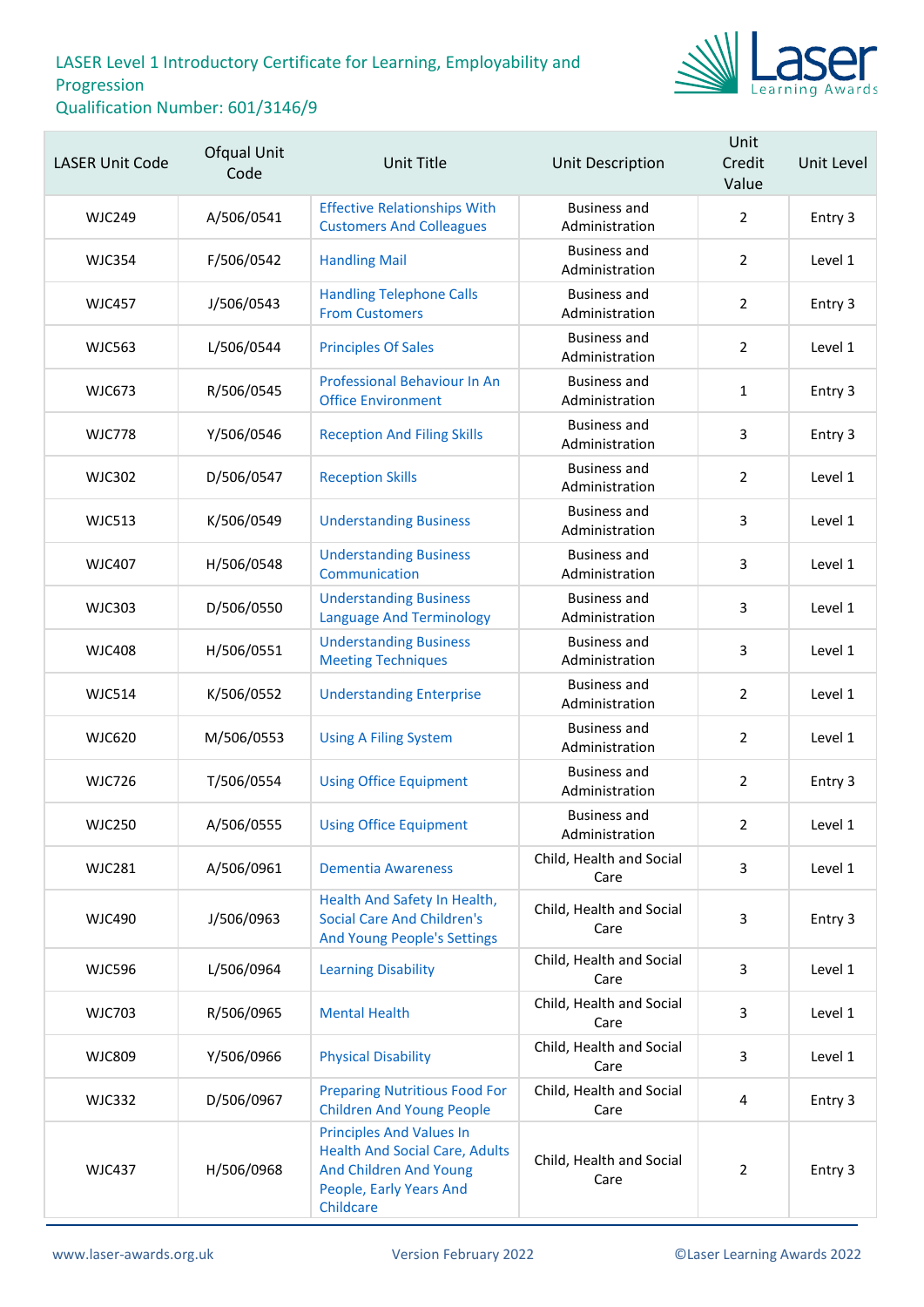

| <b>LASER Unit Code</b> | Ofqual Unit<br>Code | <b>Unit Title</b>                                                                                                                               | <b>Unit Description</b>                      | Unit<br>Credit<br>Value | Unit Level |
|------------------------|---------------------|-------------------------------------------------------------------------------------------------------------------------------------------------|----------------------------------------------|-------------------------|------------|
| <b>WJC542</b>          | K/506/0969          | <b>Protection And Safeguarding</b><br>In Health And Social Care<br><b>Adults And Children And</b><br>Young People, Early Years And<br>Childcare | Child, Health and Social<br>Care             | $\overline{2}$          | Entry 3    |
| <b>WJC333</b>          | D/506/0970          | <b>Skills In Caring For Young</b><br>Children                                                                                                   | Child, Health and Social<br>Care             | 3                       | Level 1    |
| <b>WJC438</b>          | H/506/0971          | The Adult Social Care Sector                                                                                                                    | Child, Health and Social<br>Care             | $\mathbf{1}$            | Level 1    |
| <b>WJC543</b>          | K/506/0972          | The Development Of<br>Intellectual, Language And<br><b>Communication Skills In</b><br>Children                                                  | Child, Health and Social<br>Care             | 3                       | Level 1    |
| <b>WJC757</b>          | T/506/0974          | <b>Understanding Child</b><br>Development                                                                                                       | Child, Health and Social<br>Care             | 3                       | Level 1    |
| <b>WJC282</b>          | A/506/0975          | <b>Understanding Growth And</b><br><b>Social And Emotional</b><br>Development In Children                                                       | Child, Health and Social<br>Care             | 3                       | Level 1    |
| <b>WJC385</b>          | F/506/0976          | <b>Understanding Human</b><br><b>Growth And Development</b>                                                                                     | Child, Health and Social<br>Care             | 3                       | Entry 3    |
| <b>WJC491</b>          | J/506/0977          | <b>Understanding Play</b>                                                                                                                       | Child, Health and Social<br>Care             | $\mathsf{3}$            | Level 1    |
| <b>WJC597</b>          | L/506/0978          | <b>Using Craft Activities With</b><br><b>Children And Young People</b>                                                                          | Child, Health and Social<br>Care             | 3                       | Level 1    |
| <b>WJC704</b>          | R/506/0979          | <b>Working In Health And Social</b><br><b>Care And Children's And</b><br><b>Young People's Settings</b>                                         | Child, Health and Social<br>Care             | $\overline{2}$          | Entry 3    |
| <b>WJC622</b>          | M/506/0570          | <b>Assertiveness And Decision</b><br><b>Making Skills</b>                                                                                       | Choices, Goals and<br><b>Decision Making</b> | 3                       | Entry 3    |
| <b>WJC728</b>          | T/506/0571          | <b>Developing Personal</b><br><b>Development Skills</b>                                                                                         | Choices, Goals and<br><b>Decision Making</b> | 3                       | Level 1    |
| <b>WJC252</b>          | A/506/0572          | <b>Developing Personal</b><br><b>Development Skills</b>                                                                                         | Choices, Goals and<br><b>Decision Making</b> | 3                       | Level 2    |
| <b>WJC356</b>          | F/506/0573          | <b>Improving Assertiveness And</b><br><b>Decision Making</b>                                                                                    | Choices, Goals and<br><b>Decision Making</b> | 3                       | Level 1    |
| <b>WJC460</b>          | J/506/0574          | <b>Making Choices In Pursuit Of</b><br><b>Personal Goals</b>                                                                                    | Choices, Goals and<br><b>Decision Making</b> | 3                       | Entry 3    |
| <b>WJC566</b>          | L/506/0575          | Making Choices In Pursuit Of<br><b>Personal Goals</b>                                                                                           | Choices, Goals and<br><b>Decision Making</b> | 3                       | Level 1    |
| <b>WJC676</b>          | R/506/0576          | <b>Personal Development</b>                                                                                                                     | Choices, Goals and<br><b>Decision Making</b> | $\mathbf{1}$            | Entry 3    |
| <b>WJC780</b>          | Y/506/0577          | <b>Personal Development</b>                                                                                                                     | Choices, Goals and<br><b>Decision Making</b> | 3                       | Level 1    |
| <b>WJC305</b>          | D/506/0578          | <b>Recognising Own Skills For</b><br><b>Personal Development</b>                                                                                | Choices, Goals and<br><b>Decision Making</b> | 3                       | Entry 3    |
| <b>WJC410</b>          | H/506/0579          | <b>Reviewing And Reflecting On</b><br><b>Own Progress</b>                                                                                       | Choices, Goals and<br><b>Decision Making</b> | $\mathsf{3}$            | Entry 3    |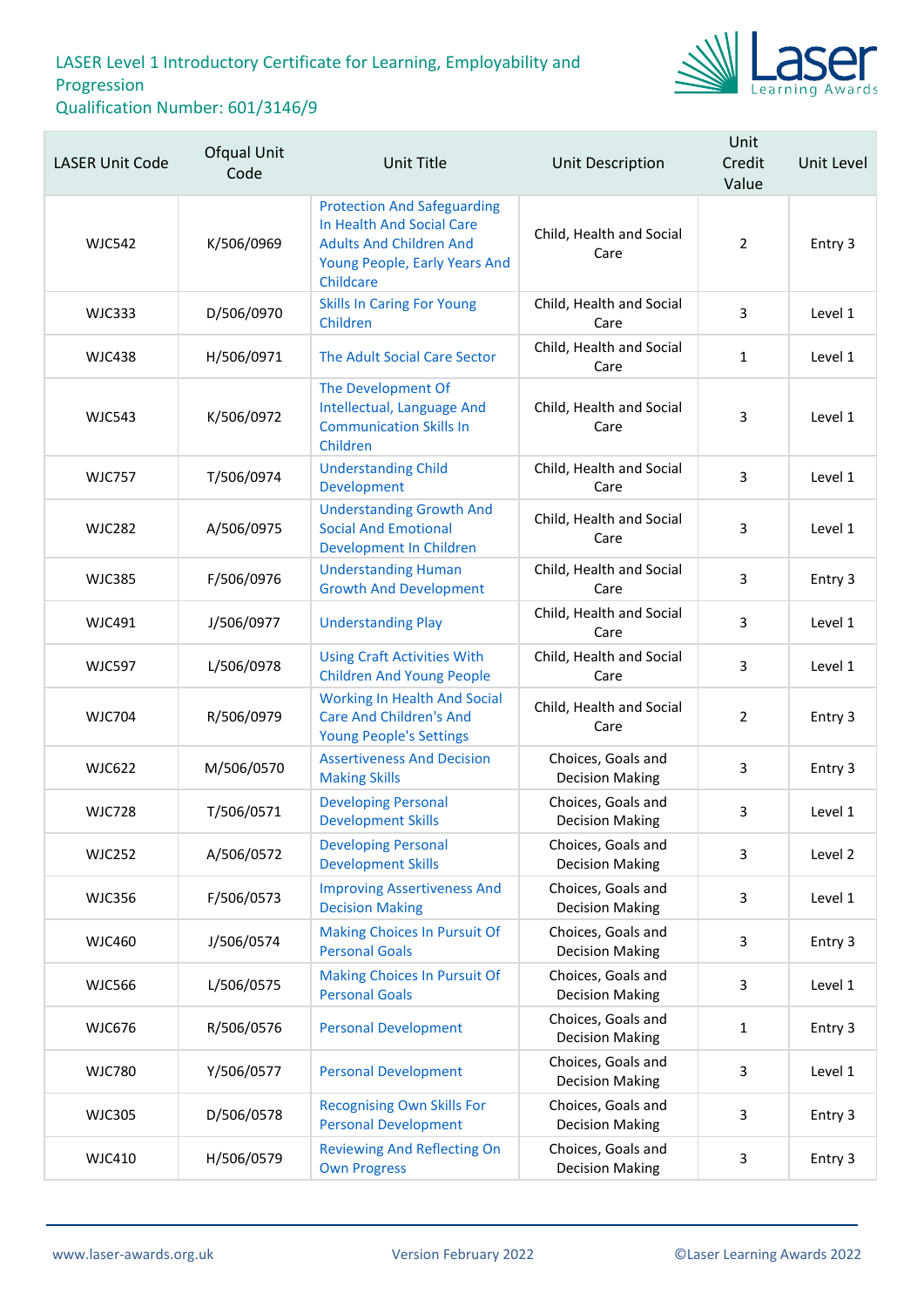

| <b>LASER Unit Code</b> | Ofqual Unit<br>Code | Unit Title                                                                             | Unit Description                             | Unit<br>Credit<br>Value | Unit Level |
|------------------------|---------------------|----------------------------------------------------------------------------------------|----------------------------------------------|-------------------------|------------|
| <b>WJC781</b>          | Y/506/0580          | <b>Setting Goals For Personal</b><br>Development                                       | Choices, Goals and<br><b>Decision Making</b> | 3                       | Entry 3    |
| <b>WJC306</b>          | D/506/0581          | <b>Setting Goals For Personal</b><br>Development                                       | Choices, Goals and<br><b>Decision Making</b> | 3                       | Level 1    |
| <b>WJC411</b>          | H/506/0582          | <b>Setting Targets</b>                                                                 | Choices, Goals and<br><b>Decision Making</b> | 3                       | Entry 3    |
| <b>WJC516</b>          | K/506/0583          | <b>Understanding Risk And</b><br><b>Making Personal Decisions</b>                      | Choices, Goals and<br><b>Decision Making</b> | 3                       | Level 1    |
| <b>WJC350</b>          | F/506/0508          | <b>Brickwork</b>                                                                       | <b>Construction and Trades</b><br>A          | 3                       | Entry 3    |
| <b>WJC616</b>          | M/506/0505          | <b>Brickwork: Assisting</b><br><b>Workshop Practice</b>                                | <b>Construction and Trades</b><br>А          | $\overline{3}$          | Entry 3    |
| <b>WJC722</b>          | T/506/0506          | <b>Brickwork: Building A Half</b><br><b>Brick Wall Three Courses High</b>              | <b>Construction and Trades</b><br>Α          | 3                       | Entry 3    |
| <b>WJC245</b>          | A/506/0507          | <b>Brickwork: Building A Three</b><br><b>Brick Square Hollow Pillar</b>                | <b>Construction and Trades</b><br>Α          | 3                       | Entry 3    |
| <b>WJC454</b>          | J/506/0509          | <b>Building And Construction</b>                                                       | <b>Construction and Trades</b><br>А          | $\overline{3}$          | Entry 3    |
| <b>WJC246</b>          | A/506/0510          | <b>Building Methods And</b><br><b>Construction Technology</b>                          | <b>Construction and Trades</b><br>A          | 3                       | Level 1    |
| <b>WJC351</b>          | F/506/0511          | <b>Carpentry And Joinery</b>                                                           | <b>Construction and Trades</b><br>Α          | 3                       | Entry 3    |
| <b>WJC455</b>          | J/506/0512          | <b>Carpentry Hand Skills</b>                                                           | <b>Construction and Trades</b><br>А          | $\overline{3}$          | Level 1    |
| <b>WJC560</b>          | L/506/0513          | <b>Carrying Out Woodwork</b><br><b>Operations</b>                                      | <b>Construction and Trades</b><br>Α          | 3                       | Entry 3    |
| <b>WJC775</b>          | Y/506/0515          | <b>Constructing A Cavity Wall</b><br><b>Using Bricklaying Skills</b>                   | <b>Construction and Trades</b><br>Α          | 3                       | Level 1    |
| <b>WJC300</b>          | D/506/0516          | <b>Constructing A Half Brick Wall</b><br><b>Using Bricklaying Skills</b>               | <b>Construction and Trades</b><br>Α          | 3                       | Level 1    |
| <b>WJC404</b>          | H/506/0517          | <b>Constructing A One Brick</b><br><b>Wide Wall Using Bricklaying</b><br><b>Skills</b> | <b>Construction and Trades</b><br>Α          | 3                       | Level 1    |
| <b>WJC670</b>          | R/506/0514          | <b>Constructing A Timber</b><br>Product                                                | <b>Construction and Trades</b><br>А          | 3                       | Level 1    |
| <b>WJC510</b>          | K/506/0518          | <b>Health And Safety:</b><br>Construction                                              | <b>Construction and Trades</b><br>A          | 3                       | Entry 3    |
| <b>WJC617</b>          | M/506/0519          | <b>Use Of Tools And Equipment</b><br><b>For Bricklaying</b>                            | <b>Construction and Trades</b><br>Α          | 3                       | Level 1    |
| <b>WJC405</b>          | H/506/0520          | <b>Using And Maintaining</b><br><b>Woodworking Tools</b>                               | <b>Construction and Trades</b><br>А          | 3                       | Level 1    |
| <b>WJC511</b>          | K/506/0521          | <b>Woodworking Skills</b>                                                              | <b>Construction and Trades</b><br>Α          | 3                       | Level 1    |
| <b>WJC720</b>          | T/506/0487          | <b>Assembling Units For Interiors</b>                                                  | <b>Construction and Trades</b><br>B          | $\mathbf{1}$            | Level 1    |
| <b>WJC509</b>          | K/506/0504          | <b>Basic Electrical Practices</b>                                                      | <b>Construction and Trades</b><br>B          | $\mathbf{3}$            | Level 1    |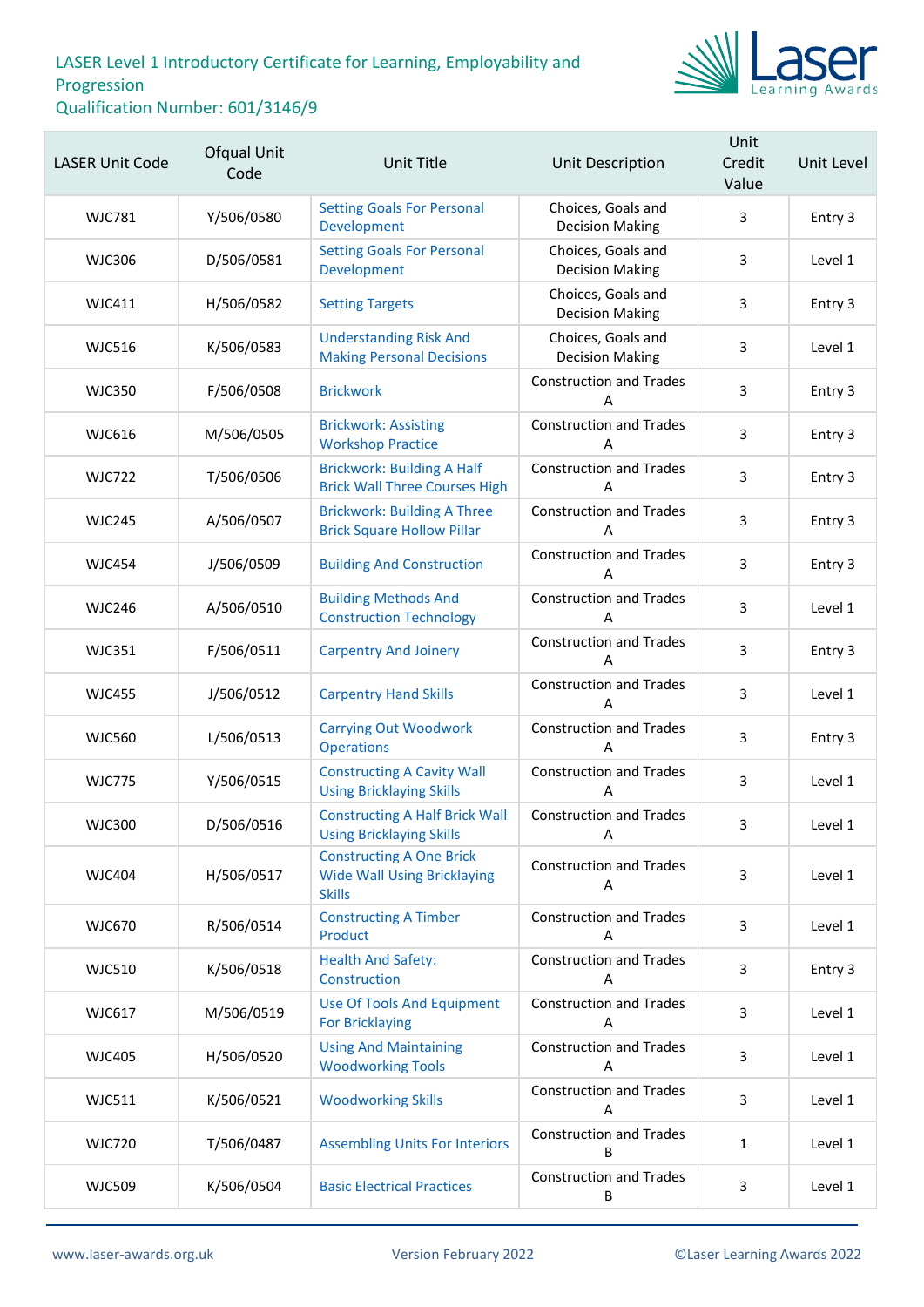

| <b>LASER Unit Code</b> | Ofqual Unit<br>Code | Unit Title                                                                         | <b>Unit Description</b>             | Unit<br>Credit<br>Value | Unit Level |
|------------------------|---------------------|------------------------------------------------------------------------------------|-------------------------------------|-------------------------|------------|
| <b>WJC243</b>          | A/506/0488          | <b>Fitting And Fixing Work</b><br><b>Surfaces</b>                                  | <b>Construction and Trades</b><br>B | $\mathbf{1}$            | Level 1    |
| <b>WJC348</b>          | F/506/0489          | <b>Fitting Units For Interiors</b>                                                 | <b>Construction and Trades</b><br>B | $\mathbf{1}$            | Level 1    |
| <b>WJC721</b>          | T/506/0490          | <b>Flooring Operations</b>                                                         | <b>Construction and Trades</b><br>B | $\boldsymbol{6}$        | Entry 3    |
| <b>WJC244</b>          | A/506/0491          | <b>Painting And Decorating Skills</b>                                              | <b>Construction and Trades</b><br>B | 3                       | Entry 3    |
| <b>WJC349</b>          | F/506/0492          | <b>Plastering Techniques</b>                                                       | <b>Construction and Trades</b><br>B | 3                       | Level 1    |
| <b>WJC453</b>          | J/506/0493          | <b>Plumbing In A Sink</b>                                                          | <b>Construction and Trades</b><br>B | 4                       | Level 1    |
| <b>WJC559</b>          | L/506/0494          | <b>Preparing Walls For</b><br><b>Decoration</b>                                    | <b>Construction and Trades</b><br>B | $\mathbf{1}$            | Level 1    |
| <b>WJC668</b>          | R/506/0495          | <b>Thinking About Next Steps In</b><br><b>Construction Trades</b>                  | <b>Construction and Trades</b><br>B | $\mathbf{1}$            | Entry 3    |
| <b>WJC773</b>          | Y/506/0496          | <b>Using Decorative Paint Effects</b><br><b>For Interior Walls</b>                 | <b>Construction and Trades</b><br>в | 3                       | Level 1    |
| <b>WJC298</b>          | D/506/0497          | <b>Using Floor And Wall Tiling</b><br><b>Techniques</b>                            | <b>Construction and Trades</b><br>B | 3                       | Level 1    |
| <b>WJC402</b>          | H/506/0498          | <b>Using Painting Skills For</b><br><b>Interior Walls</b>                          | <b>Construction and Trades</b><br>B | 3                       | Level 1    |
| <b>WJC669</b>          | R/506/0500          | <b>Using Plastering Skills -</b><br><b>Floating Coat To An Attached</b><br>Pier    | <b>Construction and Trades</b><br>В | 3                       | Level 1    |
| <b>WJC774</b>          | Y/506/0501          | <b>Using Plastering Skills -</b><br><b>Plastering To A Window</b><br><b>Reveal</b> | <b>Construction and Trades</b><br>B | 3                       | Level 1    |
| <b>WJC299</b>          | D/506/0502          | Wallpapering                                                                       | <b>Construction and Trades</b><br>В | 3                       | Entry 3    |
| <b>WJC403</b>          | H/506/0503          | Wallpapering                                                                       | <b>Construction and Trades</b><br>B | 3                       | Level 1    |
| <b>WJC456</b>          | J/506/0526          | <b>Art And Design Project</b>                                                      | <b>Creative Arts</b>                | 4                       | Level 1    |
| <b>WJC618</b>          | M/506/0522          | Art And Design Project In 2 Or<br><b>3 Dimensions</b>                              | <b>Creative Arts</b>                | 3                       | Entry 3    |
| <b>WJC723</b>          | T/506/0523          | Art And Design: Using Colour                                                       | <b>Creative Arts</b>                | 3                       | Entry 3    |
| <b>WJC247</b>          | A/506/0524          | <b>Ceramics</b>                                                                    | <b>Creative Arts</b>                | 3                       | Level 1    |
| <b>WJC352</b>          | F/506/0525          | <b>Clothing Design</b>                                                             | <b>Creative Arts</b>                | 3                       | Entry 3    |
| <b>WJC561</b>          | L/506/0527          | <b>Core Skills For Art And Craft</b>                                               | <b>Creative Arts</b>                | 3                       | Entry 3    |
| WJC671                 | R/506/0528          | <b>Craft Skills</b>                                                                | <b>Creative Arts</b>                | 3                       | Level 1    |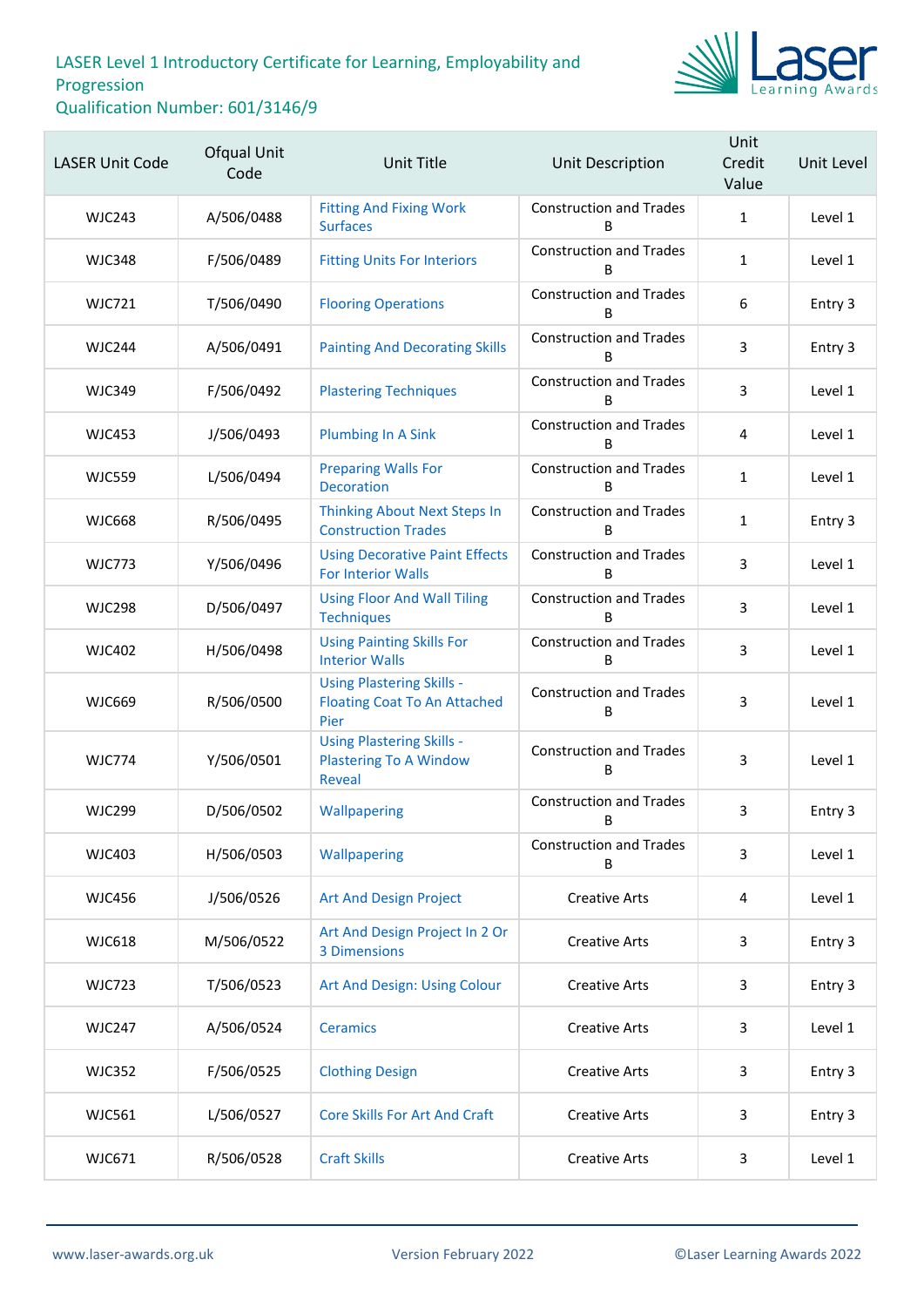

| <b>LASER Unit Code</b> | Ofqual Unit<br>Code | Unit Title                                                                                             | Unit Description     | Unit<br>Credit<br>Value | Unit Level |
|------------------------|---------------------|--------------------------------------------------------------------------------------------------------|----------------------|-------------------------|------------|
| <b>WJC776</b>          | Y/506/0529          | <b>Developing Interior Design</b><br><b>Ideas</b>                                                      | <b>Creative Arts</b> | 3                       | Level 1    |
| <b>WJC562</b>          | L/506/0530          | <b>Drawing And Painting</b>                                                                            | <b>Creative Arts</b> | 3                       | Entry 3    |
| <b>WJC672</b>          | R/506/0531          | <b>Garment Making</b>                                                                                  | <b>Creative Arts</b> | 3                       | Entry 3    |
| <b>WJC777</b>          | Y/506/0532          | <b>Graphic Design</b>                                                                                  | <b>Creative Arts</b> | 3                       | Level 1    |
| <b>WJC301</b>          | D/506/0533          | <b>Mixed Media In 2D</b>                                                                               | <b>Creative Arts</b> | 3                       | Entry 3    |
| WJC406                 | H/506/0534          | <b>Needle/Textile Crafts</b>                                                                           | <b>Creative Arts</b> | 3                       | Entry 3    |
| <b>WJC512</b>          | K/506/0535          | Photography                                                                                            | <b>Creative Arts</b> | 3                       | Level 1    |
| <b>WJC619</b>          | M/506/0536          | Sculpture                                                                                              | <b>Creative Arts</b> | 3                       | Level 1    |
| <b>WJC724</b>          | T/506/0537          | <b>Soft Furnishing</b>                                                                                 | <b>Creative Arts</b> | 3                       | Entry 3    |
| <b>WJC248</b>          | A/506/0538          | <b>Using Tools And Equipment</b><br><b>For Garment Making</b>                                          | <b>Creative Arts</b> | 3                       | Level 1    |
| <b>WJC750</b>          | T/506/0859          | <b>Carrying Out A Systematic</b><br><b>Cycle Check</b>                                                 | Cycle and Car Care   | $\mathbf{1}$            | Level 1    |
| <b>WJC643</b>          | M/506/0861          | <b>Checking And Maintaining Car</b><br><b>Tyre Pressure And Tread</b>                                  | Cycle and Car Care   | $\mathbf{1}$            | Entry 3    |
| <b>WJC751</b>          | T/506/0862          | <b>Checking And Maintaining Car</b><br><b>Tyre Pressure And Tread</b>                                  | Cycle and Car Care   | 1                       | Level 1    |
| <b>WJC274</b>          | A/506/0863          | <b>Checking And Maintaining</b><br>Fluid Levels On A Car                                               | Cycle and Car Care   | $\mathbf{1}$            | Entry 3    |
| WJC377                 | F/506/0864          | <b>Cleaning And Preparing A</b><br>Cycle For Use                                                       | Cycle and Car Care   | 1                       | Entry 3    |
| <b>WJC481</b>          | J/506/0865          | <b>Lubricating And Tensioning A</b><br><b>Single Speed Cycle Chain</b>                                 | Cycle and Car Care   | 1                       | Entry 3    |
| <b>WJC589</b>          | L/506/0866          | <b>Removing And Replacing A</b><br><b>Cycle Rim Brake Assembly</b>                                     | Cycle and Car Care   | $\overline{2}$          | Level 1    |
| <b>WJC694</b>          | R/506/0867          | <b>Removing And Replacing</b><br><b>Cycle Saddles And Seatposts</b><br><b>And Adjusting Handlebars</b> | Cycle and Car Care   | 1                       | Entry 3    |
| <b>WJC801</b>          | Y/506/0868          | <b>Removing And Replacing</b><br><b>Cycle Wheels, Tyres And Inner</b><br><b>Tubes</b>                  | Cycle and Car Care   | $\mathbf{1}$            | Entry 3    |
| <b>WJC326</b>          | D/506/0869          | <b>Repairing A Cycle Puncture</b>                                                                      | Cycle and Car Care   | 1                       | Level 1    |
| <b>WJG572</b>          | D/617/3831          | <b>Routine Motorcycle</b><br><b>Maintenance Processes And</b><br><b>Procedures</b>                     | Cycle and Car Care   | 4                       | Level 1    |
| <b>WJC327</b>          | D/506/0872          | <b>Routine Vehicle Checks</b>                                                                          | Cycle and Car Care   | $\overline{2}$          | Entry 3    |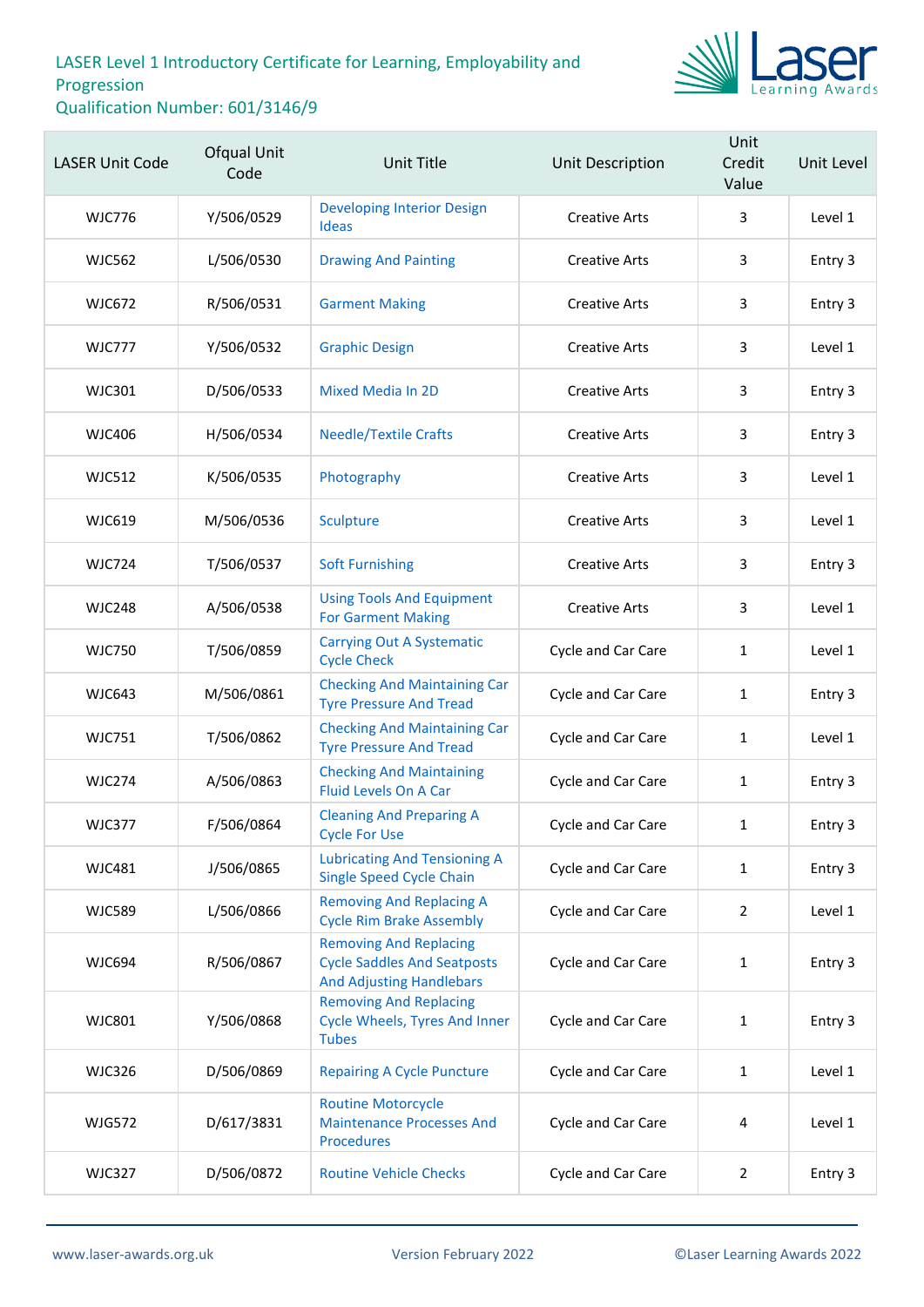

| <b>LASER Unit Code</b> | Ofqual Unit<br>Code | Unit Title                                                             | Unit Description            | Unit<br>Credit<br>Value | Unit Level |
|------------------------|---------------------|------------------------------------------------------------------------|-----------------------------|-------------------------|------------|
| <b>WJC431</b>          | H/506/0873          | <b>Routine Wheel And Tyre</b><br><b>Checks</b>                         | Cycle and Car Care          | $\overline{2}$          | Entry 3    |
| <b>WJC533</b>          | K/506/0874          | <b>Valeting A Car Interior</b>                                         | Cycle and Car Care          | 3                       | Entry 3    |
| <b>WJC275</b>          | A/506/0877          | <b>Valeting A Vehicle</b>                                              | Cycle and Car Care          | 4                       | Level 1    |
| <b>WJC482</b>          | J/506/0879          | <b>Vehicle Valeting</b>                                                | Cycle and Car Care          | 3                       | Entry 3    |
| <b>WJC378</b>          | F/506/0881          | <b>Washing, Waxing And</b><br><b>Polishing A Car Exterior</b>          | Cycle and Car Care          | 4                       | Entry 3    |
| <b>WJG563</b>          | A/617/3562          | <b>First Aid Requirements In The</b><br>Workplace                      | <b>Employability Skills</b> | $\mathbf{1}$            | Level 1    |
| <b>WJC634</b>          | M/506/0746          | <b>Customer Service</b>                                                | <b>Employability Skills</b> | 3                       | Entry 3    |
| <b>WJC739</b>          | T/506/0747          | <b>Customer Service</b>                                                | <b>Employability Skills</b> | 3                       | Level 1    |
| <b>WJC263</b>          | A/506/0748          | <b>Developing Employability</b><br><b>Skills Through Group Work</b>    | <b>Employability Skills</b> | 3                       | Level 1    |
| <b>WJC369</b>          | F/506/0752          | <b>Enterprise Activity: Producing</b><br><b>Products Or Services</b>   | <b>Employability Skills</b> | 3                       | Entry 3    |
| <b>WJC471</b>          | J/506/0753          | Health, Safety And First Aid At<br>Work                                | <b>Employability Skills</b> | 3                       | Level 1    |
| <b>WJC685</b>          | R/506/0755          | <b>Negotiation Skills</b>                                              | <b>Employability Skills</b> | 3                       | Level 1    |
| <b>WJC316</b>          | D/506/0757          | <b>Organisational Skills</b>                                           | <b>Employability Skills</b> | 3                       | Level 1    |
| <b>WJC423</b>          | H/506/0758          | <b>Skills For Employability</b>                                        | <b>Employability Skills</b> | 3                       | Entry 3    |
| <b>WJC317</b>          | D/506/0760          | <b>Time Management</b>                                                 | <b>Employability Skills</b> | 3                       | Level 1    |
| <b>WJC424</b>          | H/506/0761          | <b>Understanding Time</b><br><b>Management In The</b><br>Workplace     | <b>Employability Skills</b> | $\overline{2}$          | Level 1    |
| <b>WJC528</b>          | K/506/0762          | <b>Undertaking An Enterprise</b><br>Project                            | <b>Employability Skills</b> | 6                       | Entry 3    |
| <b>WJC741</b>          | T/506/0764          | <b>Undertaking An Enterprise</b><br>Project                            | <b>Employability Skills</b> | 3                       | Level 1    |
| <b>WJC265</b>          | A/506/0765          | <b>Undertaking An Enterprise</b><br>Project                            | <b>Employability Skills</b> | 3                       | Level 2    |
| <b>WJC797</b>          | Y/506/0823          | <b>Beauty Care</b>                                                     | Hair and Beauty             | 3                       | Entry 3    |
| <b>WJC271</b>          | A/506/0829          | <b>Creating And Maintaining</b><br><b>Retail Displays In The Salon</b> | Hair and Beauty             | $\overline{2}$          | Level 1    |
| <b>WJC748</b>          | T/506/0831          | <b>Facial Cleansing, Toning And</b><br><b>Massage</b>                  | Hair and Beauty             | 3                       | Entry 3    |
| <b>WJC272</b>          | A/506/0832          | <b>Hair Plaiting</b>                                                   | Hair and Beauty             | 3                       | Entry 3    |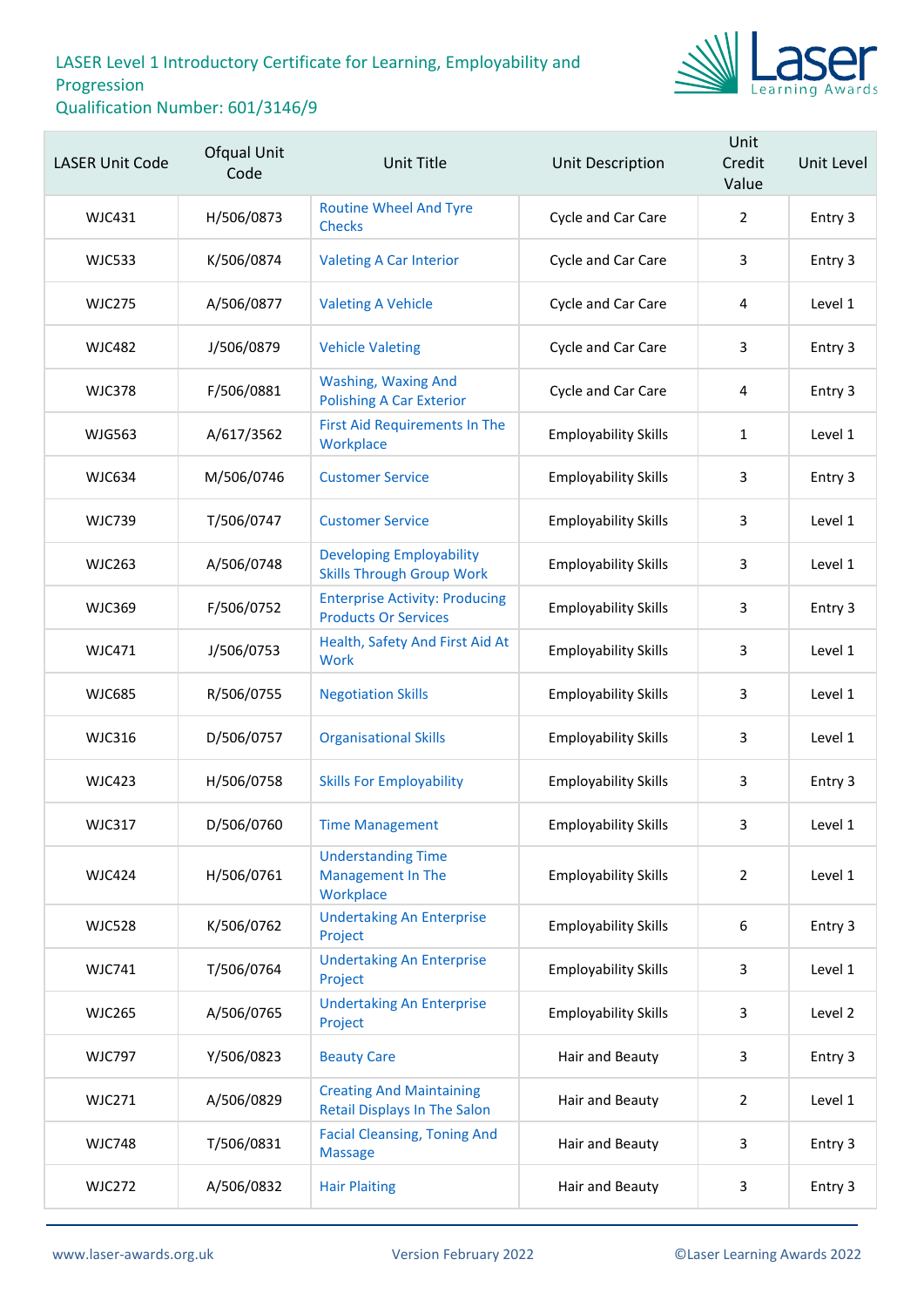

| <b>LASER Unit Code</b> | <b>Ofqual Unit</b><br>Code | <b>Unit Title</b>                                   | Unit Description                      | Unit<br>Credit<br>Value | Unit Level |
|------------------------|----------------------------|-----------------------------------------------------|---------------------------------------|-------------------------|------------|
| <b>WJC374</b>          | F/506/0833                 | <b>Hairdressing: Assisting A</b><br><b>Stylist</b>  | Hair and Beauty                       | 3                       | Entry 3    |
| <b>WJC478</b>          | J/506/0834                 | Hairdressing: Health And<br>Safety                  | Hair and Beauty                       | 3                       | Entry 3    |
| <b>WJC586</b>          | L/506/0835                 | <b>Hairdressing: Working</b><br>Relationships       | Hair and Beauty                       | 3                       | Entry 3    |
| <b>WJC798</b>          | Y/506/0837                 | <b>Hand Care</b>                                    | Hair and Beauty                       | 3                       | Entry 3    |
| <b>WJC799</b>          | Y/506/0840                 | <b>Nail Art Application</b>                         | Hair and Beauty                       | 3                       | Level 1    |
| <b>WJC430</b>          | H/506/0842                 | <b>Plaiting And Twisting Hair</b>                   | Hair and Beauty                       | 3                       | Level 1    |
| <b>WJC532</b>          | K/506/0843                 | <b>Providing Basic Manicure</b><br><b>Treatment</b> | Hair and Beauty                       | 3                       | Level 1    |
| <b>WJC273</b>          | A/506/0846                 | <b>Providing Basic Pedicure</b><br><b>Treatment</b> | Hair and Beauty                       | 3                       | Level 1    |
| <b>WJC479</b>          | J/506/0848                 | <b>Shampoo And Conditioning</b>                     | Hair and Beauty                       | 3                       | Entry 3    |
| <b>WJC587</b>          | L/506/0849                 | <b>Skin Care</b>                                    | Hair and Beauty                       | 3                       | Entry 3    |
| <b>WJC480</b>          | J/506/0851                 | <b>Styling Men's Hair</b>                           | Hair and Beauty                       | 3                       | Level 1    |
| <b>WJC800</b>          | Y/506/0854                 | <b>Styling Women's Hair</b>                         | Hair and Beauty                       | 3                       | Level 1    |
| <b>WJC325</b>          | D/506/0855                 | The Hair And Beauty Sector                          | Hair and Beauty                       | $\overline{2}$          | Entry 3    |
| <b>WJC623</b>          | M/506/0584                 | <b>Alcohol And Drug Misuse</b><br><b>Awareness</b>  | Healthy Living and<br>Substance Abuse | 3                       | Entry 3    |
| <b>WJC729</b>          | T/506/0585                 | <b>Alcohol Awareness For The</b><br>Individual      | Healthy Living and<br>Substance Abuse | 3                       | Level 1    |
| <b>WJC253</b>          | A/506/0586                 | <b>Alcohol Awareness For The</b><br>Individual      | Healthy Living and<br>Substance Abuse | 3                       | Level 2    |
| <b>WJC357</b>          | F/506/0587                 | <b>Drug Awareness</b>                               | Healthy Living and<br>Substance Abuse | 3                       | Level 1    |
| <b>WJC461</b>          | J/506/0588                 | <b>Drug Awareness</b>                               | Healthy Living and<br>Substance Abuse | 3                       | Level 2    |
| <b>WJC567</b>          | L/506/0589                 | <b>Healthy Eating For Children</b>                  | Healthy Living and<br>Substance Abuse | 3                       | Level 1    |
| <b>WJC358</b>          | F/506/0590                 | <b>Healthy Living</b>                               | Healthy Living and<br>Substance Abuse | 3                       | Entry 3    |
| <b>WJC568</b>          | L/506/0592                 | <b>Healthy Living</b>                               | Healthy Living and<br>Substance Abuse | 3                       | Level 1    |
| <b>WJC307</b>          | D/506/0595                 | <b>Healthy Living</b>                               | Healthy Living and<br>Substance Abuse | 3                       | Level 2    |
| <b>WJC412</b>          | H/506/0596                 | <b>Stress Management</b>                            | Healthy Living and<br>Substance Abuse | 3                       | Entry 3    |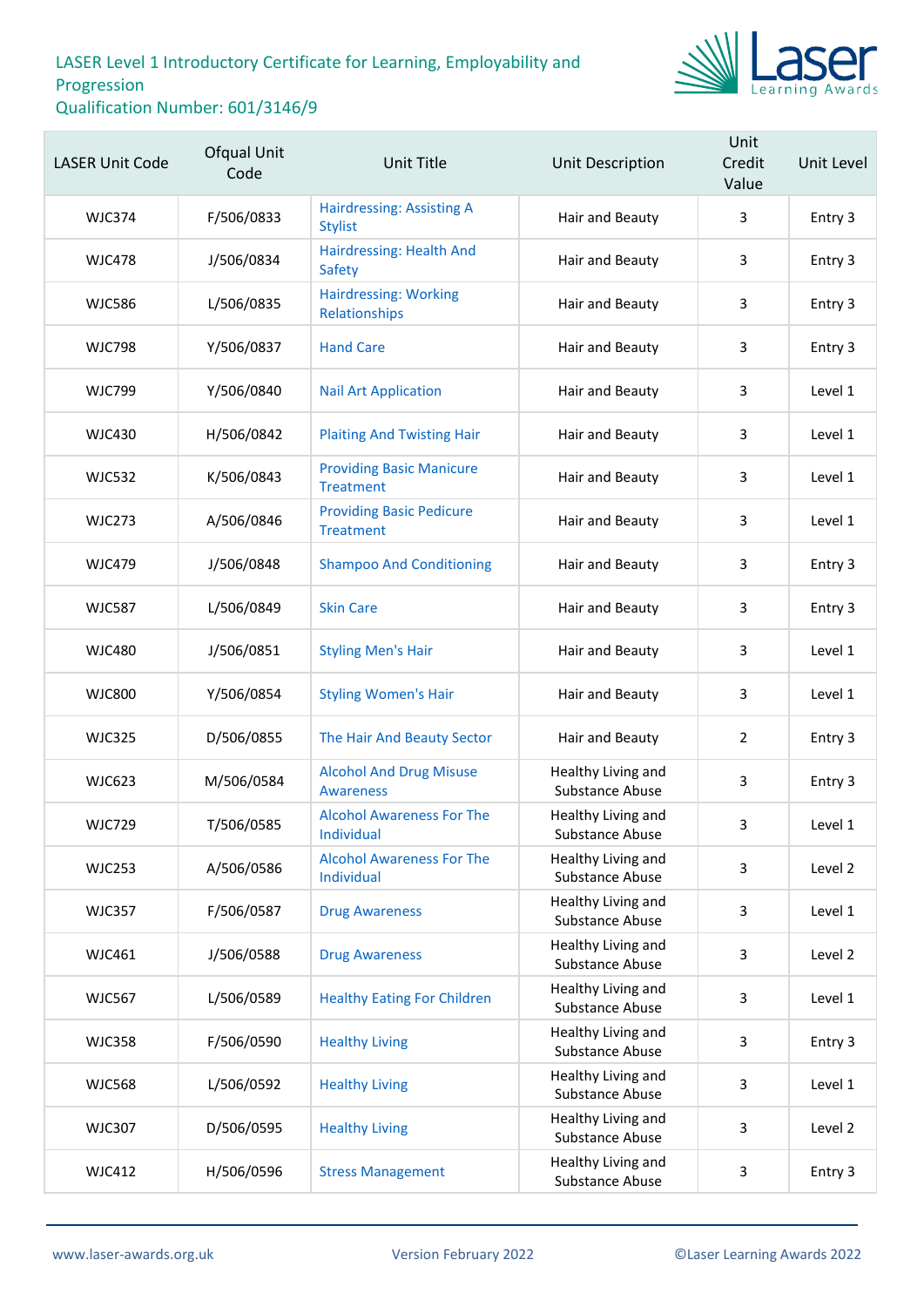

| <b>LASER Unit Code</b> | Ofqual Unit<br>Code | <b>Unit Title</b>                                                                               | Unit Description                      | Unit<br>Credit<br>Value | Unit Level |
|------------------------|---------------------|-------------------------------------------------------------------------------------------------|---------------------------------------|-------------------------|------------|
| <b>WJC624</b>          | M/506/0598          | <b>Substance Misuse Awareness</b>                                                               | Healthy Living and<br>Substance Abuse | 3                       | Entry 3    |
| <b>WJC730</b>          | T/506/0599          | <b>Understanding How To</b><br><b>Maintain Personal Health And</b><br>Wellbeing                 | Healthy Living and<br>Substance Abuse | 3                       | Level 1    |
| <b>WJC413</b>          | H/506/0601          | <b>Understanding Stress And</b><br><b>Stress Management</b><br><b>Techniques</b>                | Healthy Living and<br>Substance Abuse | 3                       | Level 1    |
| <b>WJC782</b>          | Y/506/0613          | <b>Understanding The</b><br><b>Importance Of A Balanced</b><br><b>Diet And Regular Exercise</b> | Healthy Living and<br>Substance Abuse | $\mathbf{1}$            | Level 1    |
| <b>WJC495</b>          | J/506/1014          | <b>Colour Theory For Floristry</b>                                                              | Horticulture and Floristry            | 2                       | Level 1    |
| <b>WJC601</b>          | L/506/1015          | <b>Cultivating Compost And Soils</b>                                                            | Horticulture and Floristry            | 3                       | Level 1    |
| <b>WJC708</b>          | R/506/1016          | <b>Cultivating Herbs</b>                                                                        | Horticulture and Floristry            | 3                       | Level 1    |
| <b>WJC813</b>          | Y/506/1017          | <b>Cultivating Plant Cuttings</b>                                                               | Horticulture and Floristry            | 3                       | Entry 3    |
| <b>WJC546</b>          | K/506/1023          | <b>Designing And Constructing</b><br><b>Floral Arrangements</b>                                 | Horticulture and Floristry            | 3                       | Level 1    |
| <b>WJC337</b>          | D/506/1018          | <b>Floristry Skills</b>                                                                         | Horticulture and Floristry            | 4                       | Entry 3    |
| <b>WJC442</b>          | H/506/1019          | <b>Garden Horticulture And</b><br>Maintenance                                                   | Horticulture and Floristry            | $\boldsymbol{6}$        | Entry 3    |
| <b>WJC814</b>          | Y/506/1020          | <b>Interaction Between Honey</b><br><b>Bees And Flowering Plants</b>                            | Horticulture and Floristry            | $\mathbf{1}$            | Level 1    |
| <b>WJC338</b>          | D/506/1021          | Landscaping                                                                                     | Horticulture and Floristry            | 4                       | Level 1    |
| WJC443                 | H/506/1022          | <b>Planting In A Container</b>                                                                  | Horticulture and Floristry            | 3                       | Entry 3    |
| <b>WJC656</b>          | M/506/1024          | <b>Propagation Of Plants</b>                                                                    | Horticulture and Floristry            | 3                       | Entry 3    |
| <b>WJC388</b>          | F/506/1027          | <b>Sowing And Growing Garden</b><br><b>Plants</b>                                               | Horticulture and Floristry            | 6                       | Entry 3    |
| <b>WJC389</b>          | F/506/1030          | <b>Understanding Organic</b><br>Horticulture                                                    | Horticulture and Floristry            | 3                       | Level 1    |
| <b>WJC603</b>          | L/506/1032          | <b>Understanding Plant Pruning</b>                                                              | Horticulture and Floristry            | 1                       | Level 1    |
| <b>WJC815</b>          | Y/506/1034          | <b>Understanding Sowing And</b><br><b>Growing Techniques</b>                                    | Horticulture and Floristry            | 3                       | Level 1    |
| <b>WJC547</b>          | K/506/1037          | <b>Understanding Techniques</b><br><b>Used In Floristry</b>                                     | Horticulture and Floristry            | 3                       | Level 1    |
| <b>WJC657</b>          | M/506/1038          | <b>Using And Maintaining</b><br><b>Garden Tools</b>                                             | Horticulture and Floristry            | 3                       | Entry 3    |
| <b>WJC689</b>          | R/506/0805          | <b>Basic Cooking</b>                                                                            | <b>Hospitality and Catering</b>       | 2                       | Entry 3    |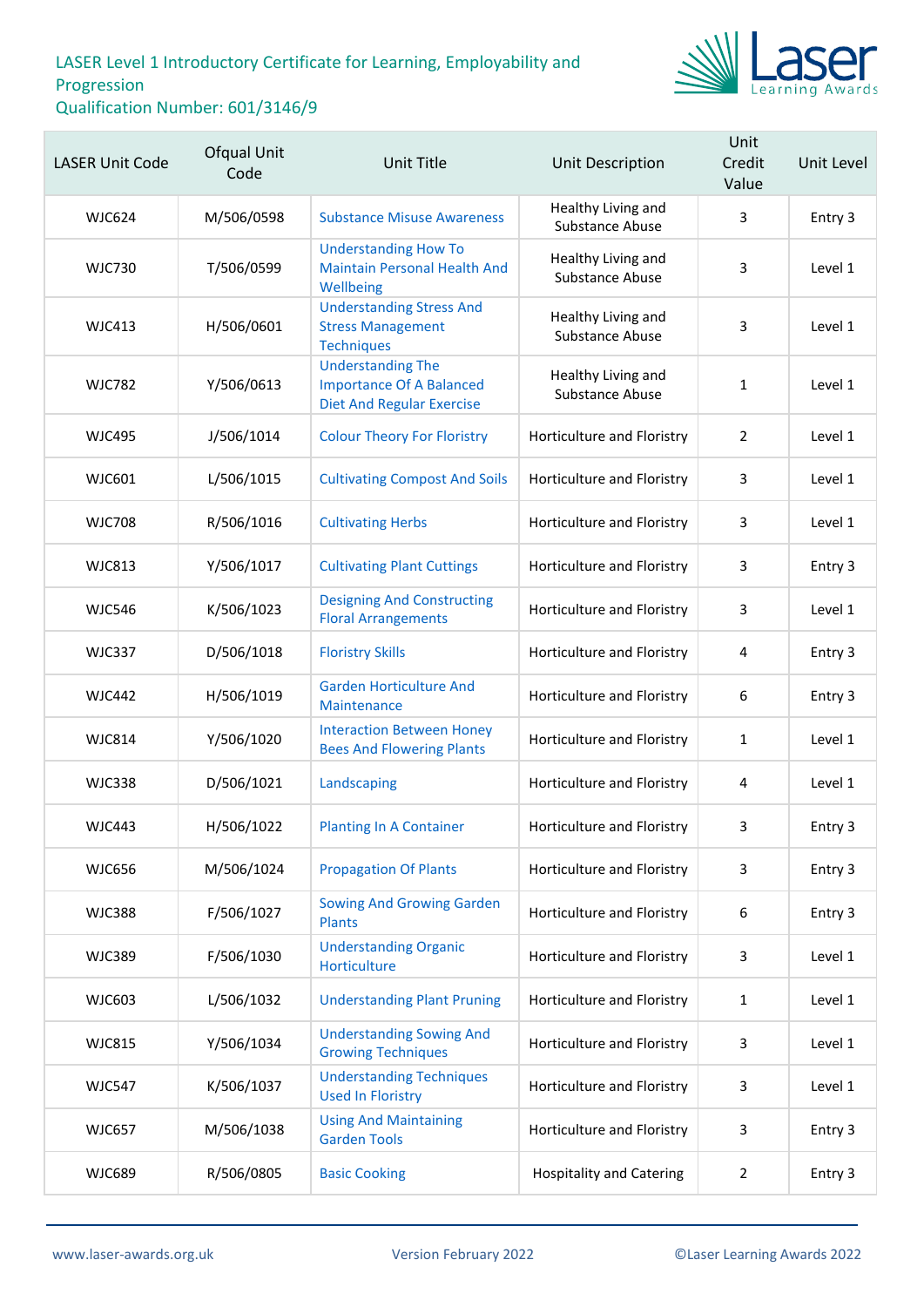

| <b>LASER Unit Code</b> | <b>Ofqual Unit</b><br>Code | Unit Title                                                       | Unit Description                              | Unit<br>Credit<br>Value | Unit Level |
|------------------------|----------------------------|------------------------------------------------------------------|-----------------------------------------------|-------------------------|------------|
| <b>WJC320</b>          | D/506/0807                 | <b>Basic Food Preparation</b>                                    | <b>Hospitality and Catering</b>               | $\overline{2}$          | Entry 3    |
| <b>WJC796</b>          | Y/506/0806                 | <b>Basic Food Preparation And</b><br>Cooking                     | <b>Hospitality and Catering</b>               | 3                       | Level 1    |
| <b>WJC426</b>          | H/506/0808                 | <b>Bookings, Orders And</b><br>Payments                          | <b>Hospitality and Catering</b>               | 2                       | Level 1    |
| <b>WJC529</b>          | K/506/0809                 | <b>Customer Service In The</b><br><b>Hospitality Industry</b>    | <b>Hospitality and Catering</b>               | 1                       | Entry 3    |
| <b>WJC321</b>          | D/506/0810                 | <b>Customer Service In The</b><br><b>Hospitality Industry</b>    | <b>Hospitality and Catering</b>               | 3                       | Level 1    |
| <b>WJC427</b>          | H/506/0811                 | <b>Event Planning</b>                                            | <b>Hospitality and Catering</b>               | 3                       | Level 1    |
| <b>WJC530</b>          | K/506/0812                 | <b>Food Hygiene And Safety</b>                                   | <b>Hospitality and Catering</b>               | $\overline{2}$          | Entry 3    |
| <b>WJC639</b>          | M/506/0813                 | <b>Food Service</b>                                              | <b>Hospitality and Catering</b>               | 3                       | Level 1    |
| <b>WJC746</b>          | T/506/0814                 | <b>Guest Services In The</b><br><b>Hospitality Industry</b>      | <b>Hospitality and Catering</b>               | 1                       | Entry 3    |
| <b>WJC270</b>          | A/506/0815                 | <b>Introduction To The</b><br><b>Hospitality Industry</b>        | <b>Hospitality and Catering</b>               | 1                       | Entry 3    |
| <b>WJC373</b>          | F/506/0816                 | <b>Making And Storing Baked</b><br><b>Products</b>               | <b>Hospitality and Catering</b>               | 3                       | Entry 3    |
| <b>WJC476</b>          | J/506/0817                 | Preparing And Cooking Fish,<br><b>Meat And Poultry</b>           | <b>Hospitality and Catering</b>               | 3                       | Entry 3    |
| <b>WJC584</b>          | L/506/0818                 | <b>Preparing And Cooking Fruit</b><br><b>And Vegetables</b>      | <b>Hospitality and Catering</b>               | 3                       | Entry 3    |
| <b>WJC690</b>          | R/506/0819                 | <b>Preparing And Serving Drinks</b>                              | <b>Hospitality and Catering</b>               | 3                       | Level 1    |
| <b>WJC477</b>          | J/506/0820                 | <b>Serving Food And Drink</b>                                    | <b>Hospitality and Catering</b>               | 2                       | Entry 3    |
| <b>WJC585</b>          | L/506/0821                 | <b>Using Kitchen Equipment</b>                                   | <b>Hospitality and Catering</b>               | $\mathbf{1}$            | Level 1    |
| <b>WJC355</b>          | F/506/0556                 | Active Citizenship In The Local<br>Community                     | Independence,<br>Community and<br>Citizenship | $\mathbf{1}$            | Level 1    |
| <b>WJC458</b>          | J/506/0557                 | <b>Aspects Of Citizenship</b>                                    | Independence,<br>Community and<br>Citizenship | 3                       | Level 1    |
| <b>WJC564</b>          | L/506/0558                 | <b>Assertive Living</b>                                          | Independence,<br>Community and<br>Citizenship | 3                       | Level 1    |
| <b>WJC674</b>          | R/506/0559                 | <b>Develop Independent Skills</b><br>For Living In The Community | Independence,<br>Community and<br>Citizenship | 3                       | Level 1    |
| <b>WJC459</b>          | J/506/0560                 | <b>Developing Skills For</b><br><b>Independent Life</b>          | Independence,<br>Community and<br>Citizenship | 3                       | Level 1    |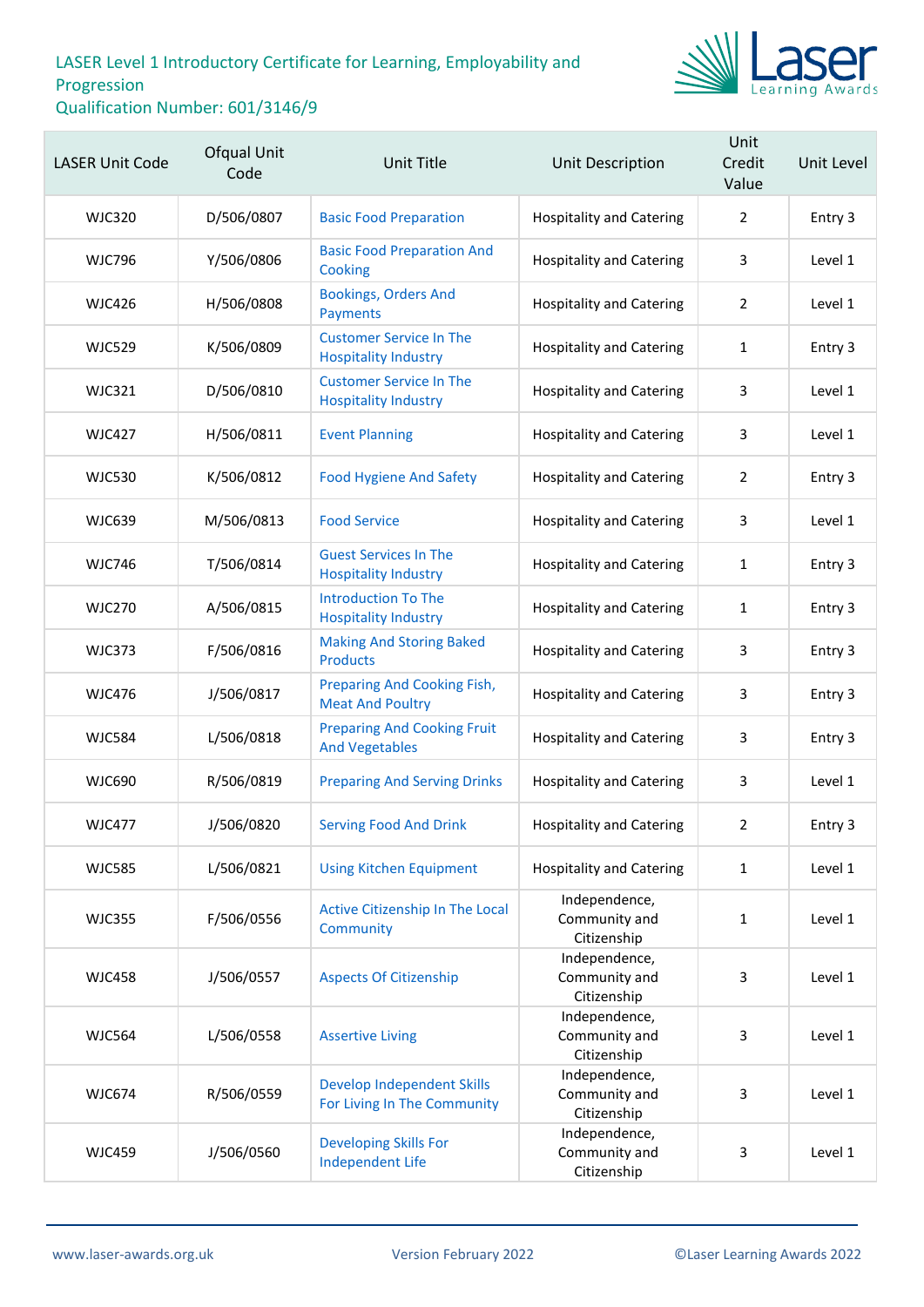

| <b>LASER Unit Code</b> | Ofqual Unit<br>Code | <b>Unit Title</b>                                                          | Unit Description                              | Unit<br>Credit<br>Value | Unit Level |
|------------------------|---------------------|----------------------------------------------------------------------------|-----------------------------------------------|-------------------------|------------|
| <b>WJC565</b>          | L/506/0561          | <b>General Skills For</b><br><b>Independent Living</b>                     | Independence,<br>Community and<br>Citizenship | 4                       | Entry 3    |
| <b>WJC675</b>          | R/506/0562          | <b>Individual Rights And</b><br>Responsibilities                           | Independence,<br>Community and<br>Citizenship | $\mathbf{1}$            | Entry 3    |
| <b>WJC779</b>          | Y/506/0563          | <b>Living In The Community</b>                                             | Independence,<br>Community and<br>Citizenship | 3                       | Entry 3    |
| <b>WJC304</b>          | D/506/0564          | <b>Self Advocacy</b>                                                       | Independence,<br>Community and<br>Citizenship | 3                       | Entry 3    |
| <b>WJC409</b>          | H/506/0565          | The Local Community                                                        | Independence,<br>Community and<br>Citizenship | $\mathbf{1}$            | Entry 3    |
| <b>WJC515</b>          | K/506/0566          | <b>The Rights And</b><br><b>Responsibilities Of Citizenship</b>            | Independence,<br>Community and<br>Citizenship | 3                       | Entry 3    |
| <b>WJC621</b>          | M/506/0567          | <b>Understanding Rights And</b><br><b>Responsibilities Of Citizenship</b>  | Independence,<br>Community and<br>Citizenship | 3                       | Level 1    |
| <b>WJC727</b>          | T/506/0568          | <b>Understanding The Role Of</b><br>Young People As Peer<br><b>Mentors</b> | Independence,<br>Community and<br>Citizenship | 3                       | Level 1    |
| <b>WJC251</b>          | A/506/0569          | <b>Using Social And Leisure</b><br><b>Facilities</b>                       | Independence,<br>Community and<br>Citizenship | 3                       | Entry 3    |
| <b>WJC786</b>          | Y/506/0661          | <b>Developing Own</b><br><b>Interpersonal Skills</b>                       | Interpersonal Skills and<br>Teamwork          | $\overline{3}$          | Level 1    |
| <b>WJC311</b>          | D/506/0662          | <b>Developing Own</b><br><b>Interpersonal Skills</b>                       | Interpersonal Skills and<br>Teamwork          | 3                       | Level 2    |
| <b>WJC418</b>          | H/506/0663          | <b>Group And Teamwork</b><br><b>Communication Skills</b>                   | Interpersonal Skills and<br>Teamwork          | 3                       | Entry 3    |
| <b>WJC519</b>          | K/506/0664          | <b>Group And Teamwork</b><br><b>Communication Skills</b>                   | Interpersonal Skills and<br>Teamwork          | 3                       | Level 1    |
| <b>WJC735</b>          | T/506/0666          | <b>Group And Teamwork</b><br><b>Communication Skills</b>                   | Interpersonal Skills and<br>Teamwork          | 3                       | Level 2    |
| <b>WJG568</b>          | M/617/3915          | <b>Lip Reading Skills</b>                                                  | Interpersonal Skills and<br>Teamwork          | 3                       | Entry 3    |
| <b>WJG567</b>          | A/617/3917          | <b>Lip Reading Skills</b>                                                  | Interpersonal Skills and<br>Teamwork          | 6                       | Level 1    |
| <b>WJC466</b>          | J/506/0669          | <b>Speaking And Listening Skills</b>                                       | Interpersonal Skills and<br>Teamwork          | 3                       | Level 1    |
| <b>WJC257</b>          | A/506/0670          | <b>Speaking And Listening Skills</b>                                       | Interpersonal Skills and<br>Teamwork          | 3                       | Level 2    |
| <b>WJC363</b>          | F/506/0671          | <b>Speaking To Communicate</b>                                             | Interpersonal Skills and<br>Teamwork          | 1                       | Entry 3    |
| <b>WJC467</b>          | J/506/0672          | <b>Using Listening And</b><br><b>Responding Skills</b>                     | Interpersonal Skills and<br>Teamwork          | $\mathbf{1}$            | Entry 3    |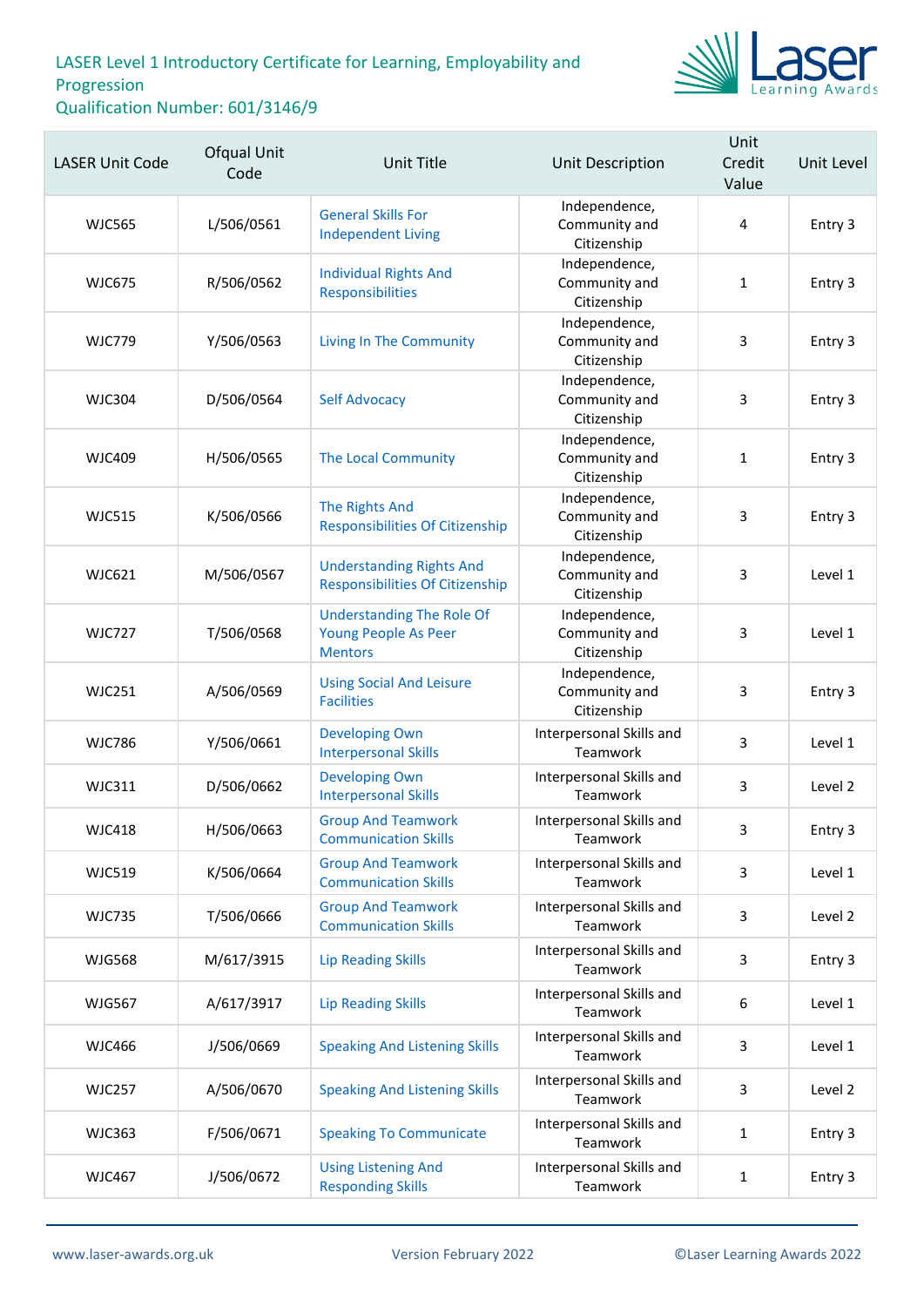

| <b>LASER Unit Code</b> | Ofqual Unit<br>Code | <b>Unit Title</b>                                          | Unit Description                     | Unit<br>Credit<br>Value | Unit Level |
|------------------------|---------------------|------------------------------------------------------------|--------------------------------------|-------------------------|------------|
| <b>WJC787</b>          | Y/506/0675          | <b>Using Teamwork Skills</b>                               | Interpersonal Skills and<br>Teamwork | 3                       | Entry 3    |
| <b>WJC312</b>          | D/506/0676          | <b>Using Teamwork Skills</b>                               | Interpersonal Skills and<br>Teamwork | 3                       | Level 1    |
| <b>WJC419</b>          | H/506/0677          | <b>Using Teamwork Skills</b>                               | Interpersonal Skills and<br>Teamwork | 3                       | Level 2    |
| <b>WJG555</b>          | A/617/3903          | <b>Creating And Editing</b><br><b>Electronic Documents</b> | IT for Users                         | 3                       | Entry 3    |
| <b>WJG556</b>          | K/617/3797          | <b>Creating And Publishing Web</b><br><b>Pages</b>         | <b>IT for Users</b>                  | 3                       | Level 1    |
| <b>WJC292</b>          | D/506/0337          | <b>Cyber-Bullying Awareness</b>                            | <b>IT for Users</b>                  | $\overline{2}$          | Level 1    |
| <b>WJC395</b>          | H/506/0338          | Digital Audio, Video And<br>Photography                    | IT for Users                         | $\mathbf{1}$            | Entry 3    |
| <b>WJG558</b>          | M/617/3798          | <b>Digital Literacy</b>                                    | <b>IT for Users</b>                  | 3                       | Entry 3    |
| <b>WJG559</b>          | A/617/3965          | <b>Digital Music</b>                                       | IT for Users                         | $\overline{2}$          | Entry 3    |
| <b>WJG560</b>          | K/617/3802          | <b>Digital Photography</b>                                 | IT for Users                         | 3                       | Entry 3    |
| <b>WJG562</b>          | M/617/3820          | <b>Exploring Social Media</b>                              | <b>IT for Users</b>                  | $\overline{2}$          | Entry 3    |
| <b>WJG564</b>          | M/617/3803          | <b>IT Communication</b><br><b>Fundamentals</b>             | IT for Users                         | $\overline{2}$          | Level 1    |
| <b>WJG565</b>          | T/617/3821          | <b>IT Maintenance For Users</b>                            | IT for Users                         | $\overline{2}$          | Level 1    |
| <b>WJC238</b>          | A/506/0345          | <b>IT Security For Users</b>                               | IT for Users                         | $\mathbf{1}$            | Level 1    |
| <b>WJC343</b>          | F/506/0346          | <b>IT Software Fundamentals</b>                            | <b>IT for Users</b>                  | 3                       | Level 1    |
| <b>WJG566</b>          | A/617/3822          | <b>IT Troubleshooting For Users</b>                        | <b>IT for Users</b>                  | $\overline{2}$          | Level 1    |
| <b>WJC552</b>          | L/506/0348          | <b>IT User Fundamentals</b>                                | IT for Users                         | $\overline{2}$          | Entry 3    |
| <b>WJC662</b>          | R/506/0349          | <b>IT User Fundamentals</b>                                | IT for Users                         | 3                       | Level 1    |
| <b>WJG569</b>          | F/617/3823          | <b>Personal Digital Photograph</b><br>Processing           | IT for Users                         | $\mathbf{1}$            | Entry 3    |
| <b>WJC553</b>          | L/506/0351          | <b>Principles Of Internet Safety</b>                       | IT for Users                         | $\overline{2}$          | Level 1    |
| WJC663                 | R/506/0352          | <b>Producing Charts Using ICT</b>                          | <b>IT for Users</b>                  | 3                       | Entry 3    |
| <b>WJC768</b>          | Y/506/0353          | <b>Selecting Information Using</b><br>The Internet         | <b>IT for Users</b>                  | $\mathbf{1}$            | Entry 3    |
| <b>WJC294</b>          | D/506/0354          | <b>Social Networking</b>                                   | IT for Users                         | $\overline{2}$          | Level 1    |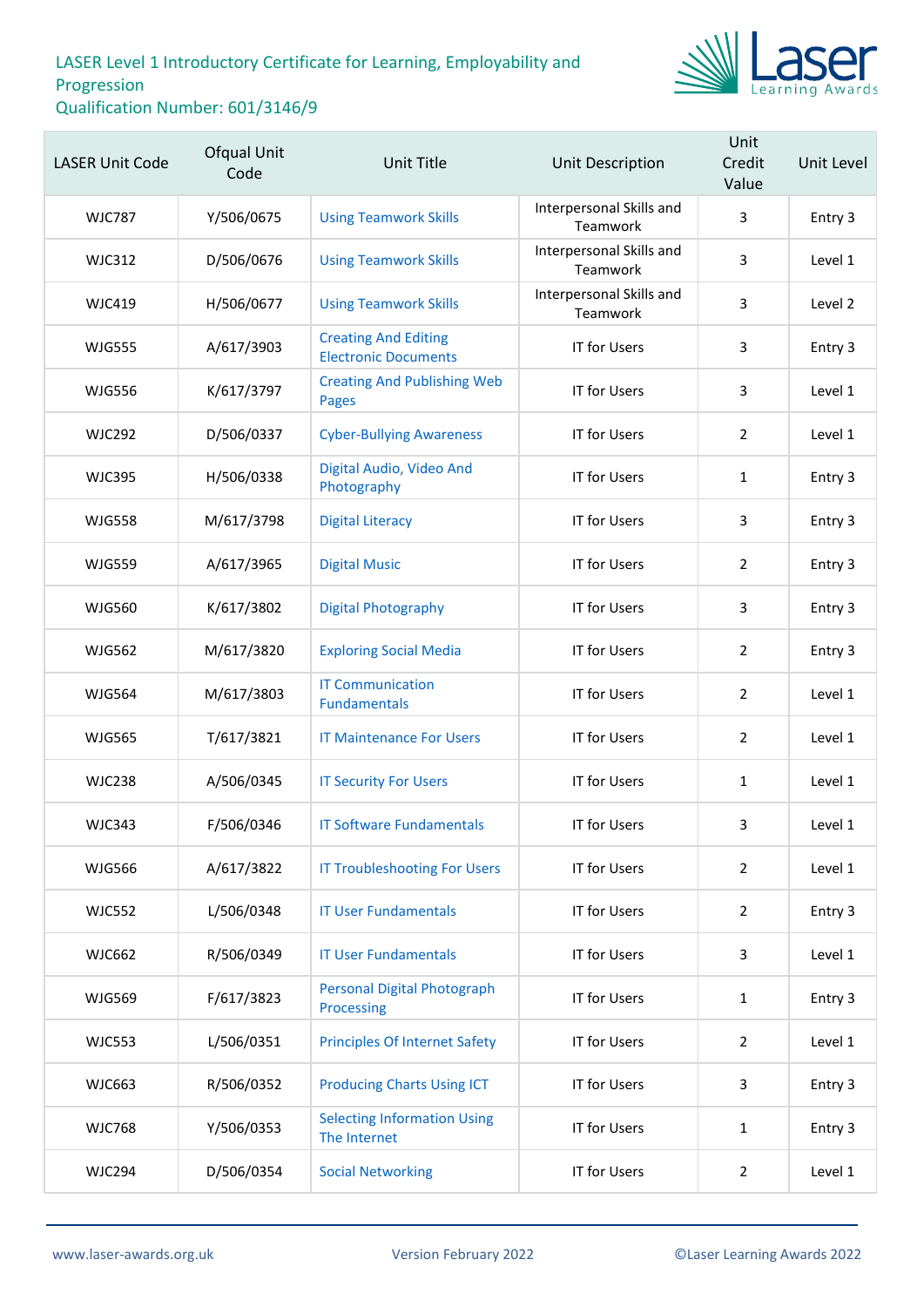

| <b>LASER Unit Code</b> | <b>Ofqual Unit</b><br>Code | Unit Title                                                   | <b>Unit Description</b> | Unit<br>Credit<br>Value | Unit Level |
|------------------------|----------------------------|--------------------------------------------------------------|-------------------------|-------------------------|------------|
| <b>WJC397</b>          | H/506/0355                 | The Internet And World Wide<br>Web                           | IT for Users            | $\mathbf{1}$            | Entry 3    |
| <b>WJC505</b>          | K/506/0356                 | <b>Understanding Computer</b><br><b>Basics</b>               | <b>IT for Users</b>     | $\mathbf{1}$            | Entry 3    |
| <b>WJC610</b>          | M/506/0357                 | <b>Understanding Computer</b><br><b>Security And Privacy</b> | <b>IT for Users</b>     | $\mathbf{1}$            | Entry 3    |
| <b>WJC716</b>          | T/506/0358                 | <b>Understanding Digital</b><br><b>Technology</b>            | <b>IT for Users</b>     | $\overline{2}$          | Entry 3    |
| <b>WJC239</b>          | A/506/0359                 | <b>Using Audio And Video</b><br>Software                     | <b>IT for Users</b>     | $\overline{2}$          | Entry 3    |
| WJC611                 | M/506/0360                 | <b>Using Database Software</b>                               | <b>IT for Users</b>     | $\overline{2}$          | Entry 3    |
| <b>WJC717</b>          | T/506/0361                 | <b>Using Design And Imaging</b><br>Software                  | <b>IT for Users</b>     | $\overline{2}$          | Entry 3    |
| <b>WJC240</b>          | A/506/0362                 | <b>Using Desktop Publishing</b><br>Software                  | <b>IT for Users</b>     | $\overline{2}$          | Entry 3    |
| <b>WJC344</b>          | F/506/0363                 | <b>Using Desktop Publishing</b><br>Software                  | IT for Users            | 3                       | Level 1    |
| <b>WJC449</b>          | J/506/0364                 | <b>Using Digital Media</b>                                   | <b>IT for Users</b>     | $\overline{2}$          | Entry 3    |
| <b>WJC664</b>          | R/506/0366                 | <b>Using Email</b>                                           | IT for Users            | 1                       | Entry 3    |
| <b>WJC769</b>          | Y/506/0367                 | <b>Using Email</b>                                           | IT for Users            | $\overline{2}$          | Level 1    |
| <b>WJG575</b>          | M/617/3834                 | <b>Using Email And Text</b><br><b>Messaging</b>              | <b>IT for Users</b>     | $\mathbf{1}$            | Entry 3    |
| <b>WJC295</b>          | D/506/0368                 | <b>Using Graphics Software</b>                               | IT for Users            | 1                       | Entry 3    |
| <b>WJC398</b>          | H/506/0369                 | Using ICT To Find Information                                | <b>IT for Users</b>     | 3                       | Entry 3    |
| <b>WJC770</b>          | Y/506/0370                 | <b>Using Imaging Software</b>                                | <b>IT for Users</b>     | 3                       | Level 1    |
| <b>WJC296</b>          | D/506/0371                 | <b>Using Mobile IT Devices</b>                               | <b>IT for Users</b>     | 1                       | Entry 3    |
| <b>WJC399</b>          | H/506/0372                 | <b>Using Mobile IT Devices</b>                               | <b>IT for Users</b>     | $\overline{2}$          | Level 1    |
| <b>WJC506</b>          | K/506/0373                 | <b>Using Presentation Software</b>                           | IT for Users            | $\overline{2}$          | Entry 3    |
| WJC612                 | M/506/0374                 | <b>Using Presentation Software</b>                           | <b>IT for Users</b>     | 3                       | Level 1    |
| <b>WJC718</b>          | T/506/0375                 | <b>Using Project Management</b><br>Software                  | <b>IT for Users</b>     | 3                       | Level 1    |
| <b>WJC241</b>          | A/506/0376                 | <b>Using Specialist Or Bespoke</b><br>Software               | IT for Users            | $\overline{2}$          | Entry 3    |
| <b>WJC345</b>          | F/506/0377                 | <b>Using Spreadsheet Software</b>                            | IT for Users            | $\overline{2}$          | Entry 3    |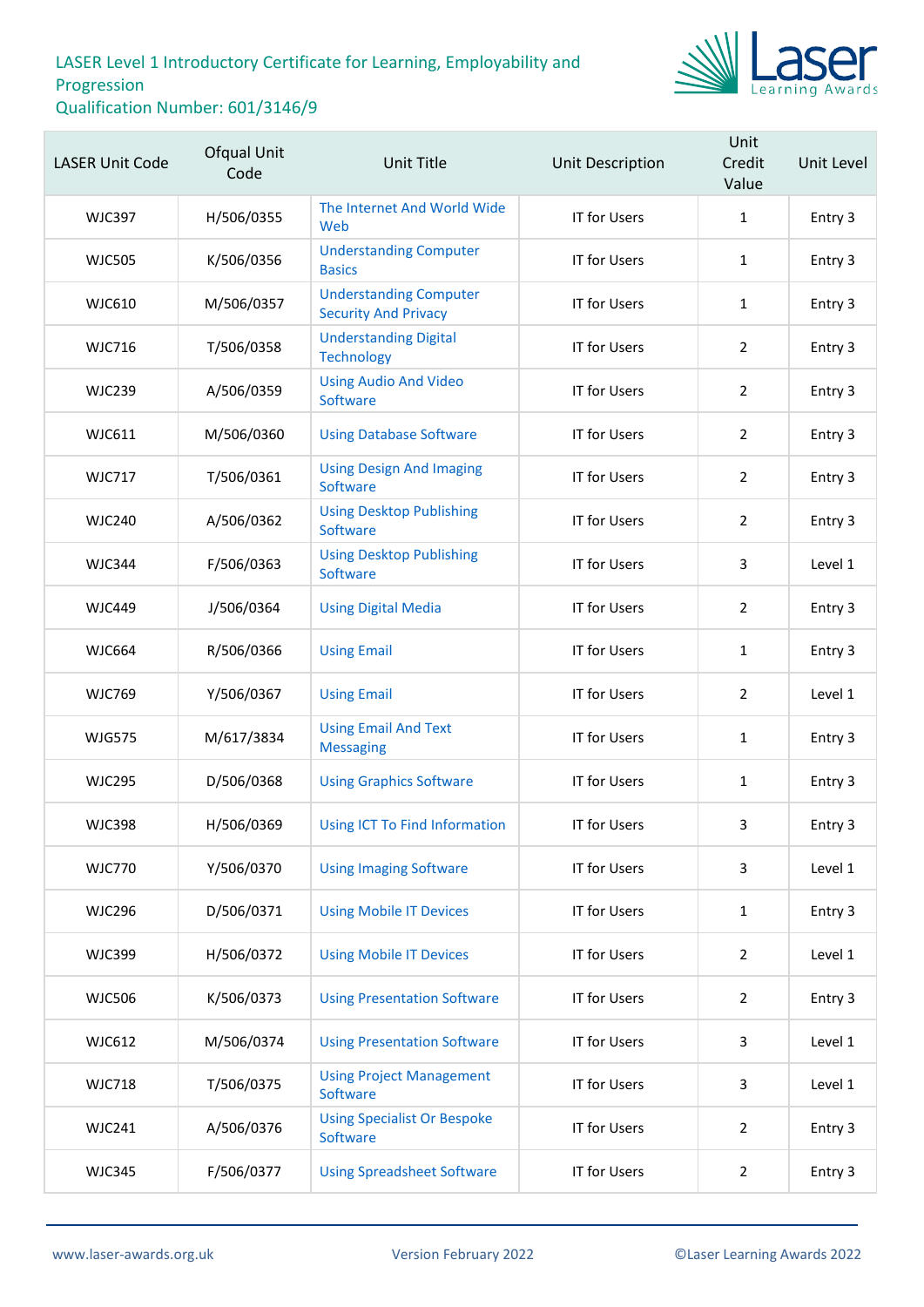

| <b>LASER Unit Code</b> | Ofqual Unit<br>Code | Unit Title                                                                               | Unit Description      | Unit<br>Credit<br>Value | Unit Level |
|------------------------|---------------------|------------------------------------------------------------------------------------------|-----------------------|-------------------------|------------|
| <b>WJC450</b>          | J/506/0378          | <b>Using Spreadsheet Software</b>                                                        | <b>IT for Users</b>   | 3                       | Level 1    |
| <b>WJC555</b>          | L/506/0379          | <b>Using The Internet</b>                                                                | <b>IT for Users</b>   | $\mathbf{1}$            | Entry 3    |
| <b>WJC346</b>          | F/506/0380          | <b>Using The Internet For</b><br>Shopping                                                | <b>IT for Users</b>   | $\mathbf{1}$            | Entry 3    |
| <b>WJC451</b>          | J/506/0381          | <b>Using Video Software</b>                                                              | <b>IT for Users</b>   | $\overline{2}$          | Entry 3    |
| <b>WJC556</b>          | L/506/0382          | <b>Using Word Processing</b><br>Software                                                 | IT for Users          | $\overline{2}$          | Entry 3    |
| <b>WJC665</b>          | R/506/0383          | <b>Using Word Processing</b><br>Software                                                 | IT for Users          | 3                       | Level 1    |
| WJC613                 | M/506/0469          | <b>Web-Based Information</b><br><b>Technology</b>                                        | <b>IT for Users</b>   | 3                       | Entry 3    |
| <b>WJC811</b>          | Y/506/0997          | <b>Assisting With The</b><br><b>Maintenance Of Equipment</b>                             | Land-Based Industries | 3                       | Level 1    |
| <b>WJC335</b>          | D/506/0998          | <b>Fish And The Aquatic</b><br>Environment                                               | Land-Based Industries | 5                       | Level 1    |
| WJC440                 | H/506/0999          | <b>Getting To Know Woodlands</b>                                                         | Land-Based Industries | 3                       | Entry 3    |
| <b>WJC600</b>          | L/506/1001          | <b>Grooming And Washing</b><br><b>Horses</b>                                             | Land-Based Industries | 3                       | Level 1    |
| <b>WJC494</b>          | J/506/1000          | <b>Planting And Staking A Tree</b>                                                       | Land-Based Industries | $\overline{2}$          | Level 1    |
| <b>WJC707</b>          | R/506/1002          | <b>Principles Of Basic</b><br><b>Preparation And Operation Of</b><br>A Tractor           | Land-Based Industries | 3                       | Level 1    |
| <b>WJC812</b>          | Y/506/1003          | <b>Principles Of Caring For</b><br><b>Horses</b>                                         | Land-Based Industries | 4                       | Level 1    |
| <b>WJC336</b>          | D/506/1004          | <b>Principles Of Harvesting Crops</b>                                                    | Land-Based Industries | 3                       | Level 1    |
| WJC441                 | H/506/1005          | <b>Principles Of Maintaining</b><br><b>Grass Surfaces</b>                                | Land-Based Industries | $\overline{2}$          | Level 1    |
| <b>WJC545</b>          | K/506/1006          | <b>Principles Of Preparing And</b><br><b>Maintaining Livestock</b><br>Accommodation      | Land-Based Industries | 3                       | Level 1    |
| <b>WJC654</b>          | M/506/1007          | <b>Principles Of Preparing For</b><br><b>And Monitoring Livestock</b><br><b>Outdoors</b> | Land-Based Industries | 3                       | Level 1    |
| <b>WJC760</b>          | T/506/1008          | <b>Pruning Trees And Shrubs</b>                                                          | Land-Based Industries | 3                       | Level 1    |
| <b>WJC285</b>          | A/506/1009          | <b>Recognising Trees And Plants</b><br>And Their Importance To<br>Wildlife               | Land-Based Industries | 2                       | Entry 3    |
| <b>WJC655</b>          | M/506/1010          | Sowing Grass Seed By Hand                                                                | Land-Based Industries | $\mathbf{1}$            | Level 1    |
| <b>WJC761</b>          | T/506/1011          | The Fish Farm                                                                            | Land-Based Industries | $\mathbf{3}$            | Level 1    |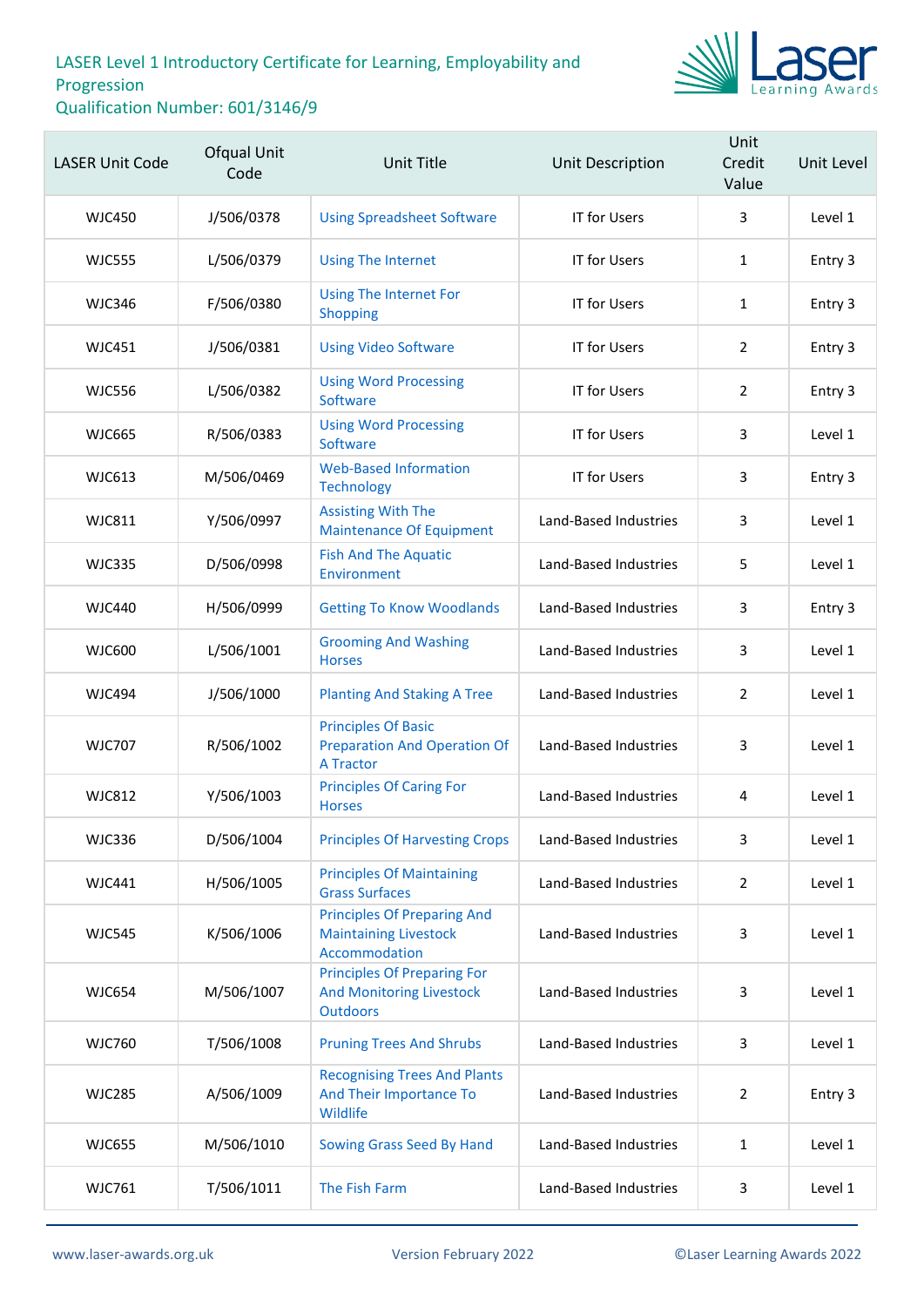

| <b>LASER Unit Code</b> | Ofqual Unit<br>Code | <b>Unit Title</b>                                                         | Unit Description           | Unit<br>Credit<br>Value | Unit Level |
|------------------------|---------------------|---------------------------------------------------------------------------|----------------------------|-------------------------|------------|
| <b>WJC286</b>          | A/506/1012          | <b>Understanding Ecology And</b><br>Conservation                          | Land-Based Industries      | 3                       | Level 1    |
| <b>WJC387</b>          | F/506/1013          | <b>Understanding Soils And Crop</b><br><b>Plants</b>                      | Land-Based Industries      | 3                       | Level 1    |
| <b>WJC313</b>          | D/506/0693          | Data Handling: Extracting And<br><b>Interpreting Data</b>                 | Learning Activities        | $\mathbf{1}$            | Entry 3    |
| <b>WJC420</b>          | H/506/0694          | Data Handling: Recording And<br><b>Representing Data</b>                  | Learning Activities        | $\mathbf{1}$            | Entry 3    |
| <b>WJC521</b>          | K/506/0695          | <b>Discover Local History</b>                                             | Learning Activities        | 3                       | Entry 3    |
| <b>WJC736</b>          | T/506/0697          | <b>Family Learning</b>                                                    | Learning Activities        | 3                       | Level 1    |
| <b>WJC258</b>          | A/506/0698          | <b>Making And Using Story Sacks</b><br><b>For Family Learning</b>         | Learning Activities        | $\overline{2}$          | Entry 3    |
| <b>WJC364</b>          | F/506/0699          | <b>Making And Using Story Sacks</b><br><b>For Family Learning</b>         | Learning Activities        | 3                       | Level 1    |
| <b>WJC522</b>          | K/506/0700          | <b>Oral Presentation Skills</b>                                           | Learning Activities        | 3                       | Level 1    |
| WJC631                 | M/506/0701          | <b>Research Project</b>                                                   | Learning Activities        | 3                       | Level 1    |
| <b>WJC259</b>          | A/506/0703          | <b>Taking Part In An Activity</b>                                         | Learning Activities        | $\mathbf{1}$            | Entry 3    |
| <b>WJC365</b>          | F/506/0704          | <b>Taking Part In An Activity</b>                                         | Learning Activities        | $\mathbf{1}$            | Level 1    |
| <b>WJC468</b>          | J/506/0705          | <b>Taking Part In An Activity</b>                                         | Learning Activities        | 1                       | Level 2    |
| <b>WJC574</b>          | L/506/0706          | <b>Understanding Further</b><br>Education                                 | Learning Activities        | $\overline{2}$          | Level 1    |
| <b>WJC680</b>          | R/506/0707          | <b>Understanding Higher</b><br>Education                                  | Learning Activities        | $\overline{2}$          | Level 1    |
| <b>WJC788</b>          | Y/506/0708          | Work, Review And Plan                                                     | <b>Learning Activities</b> | 3                       | Level 1    |
| <b>WJC534</b>          | K/506/0888          | <b>Contribute To The Creation Of</b><br><b>A Group Drama Presentation</b> | Literacy                   | 5                       | Entry 3    |
| <b>WJC644</b>          | M/506/0889          | <b>Developing Creative Writing</b><br><b>Skills</b>                       | Literacy                   | 3                       | Level 1    |
| <b>WJC432</b>          | H/506/0890          | <b>Developing Reading Skills</b>                                          | Literacy                   | $\overline{2}$          | Entry 3    |
| WJG561                 | A/617/3819          | <b>Exploring Poetry</b>                                                   | Literacy                   | $\overline{2}$          | Entry 3    |
| <b>WJC645</b>          | M/506/0892          | <b>Grammar And Punctuation</b><br><b>For Reading</b>                      | Literacy                   | $\mathbf{1}$            | Entry 3    |
| <b>WJC752</b>          | T/506/0893          | <b>Grammar And Punctuation In</b><br><b>Practical Use</b>                 | Literacy                   | $\mathbf{1}$            | Entry 3    |
| <b>WJC276</b>          | A/506/0894          | <b>Grammar Skills</b>                                                     | Literacy                   | $\mathbf{1}$            | Entry 3    |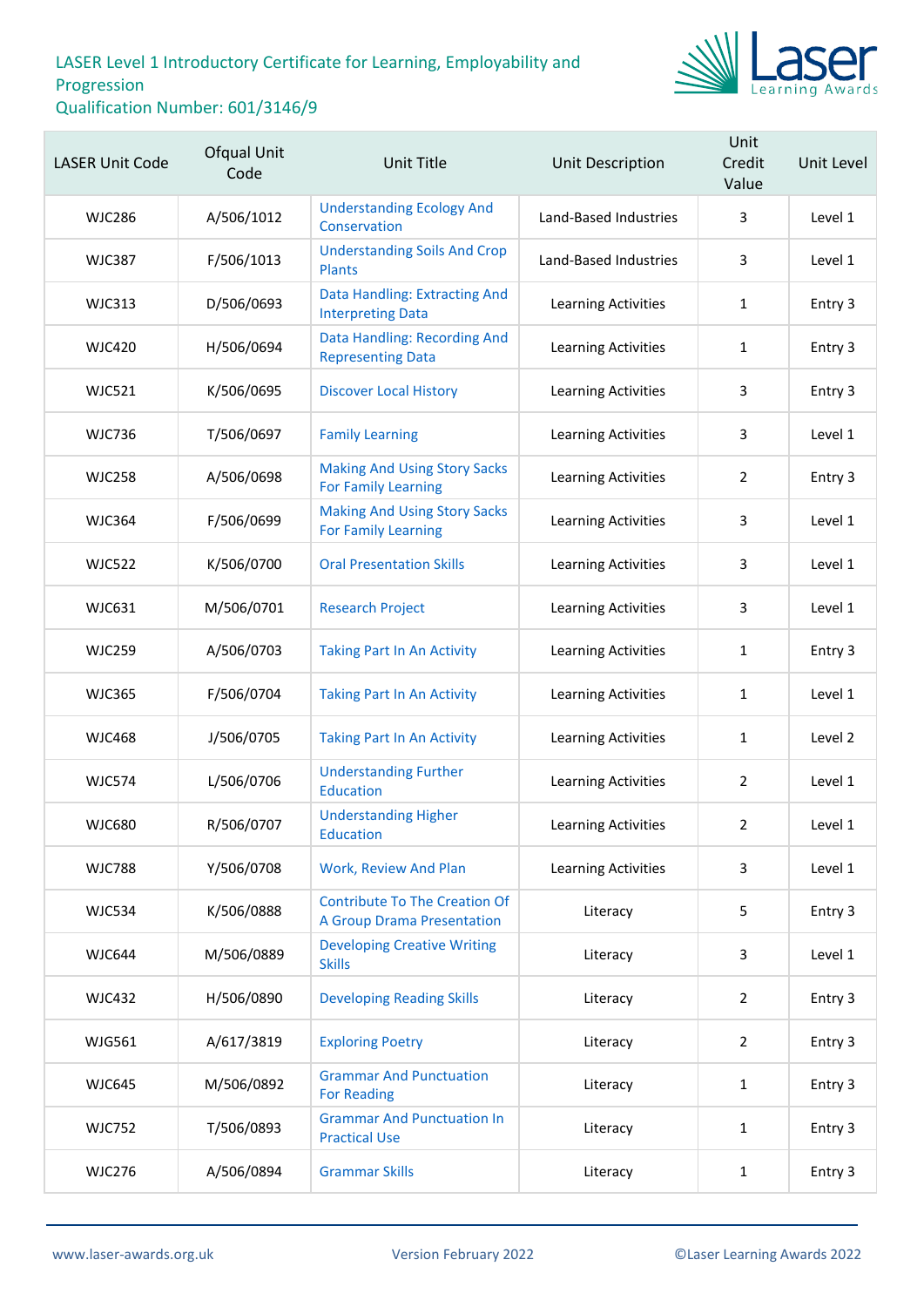

| <b>LASER Unit Code</b> | Ofqual Unit<br>Code | <b>Unit Title</b>                                                   | Unit Description               | Unit<br>Credit<br>Value | Unit Level |
|------------------------|---------------------|---------------------------------------------------------------------|--------------------------------|-------------------------|------------|
| <b>WJC379</b>          | F/506/0895          | <b>Improving Own Spelling</b>                                       | Literacy                       | $\mathbf{1}$            | Entry 3    |
| <b>WJC484</b>          | J/506/0896          | <b>Punctuation And Grammar</b><br><b>Skills</b>                     | Literacy                       | $\overline{2}$          | Level 1    |
| <b>WJC590</b>          | L/506/0897          | <b>Reading Comprehension</b>                                        | Literacy                       | $\mathbf{1}$            | Entry 3    |
| <b>WJC696</b>          | R/506/0898          | <b>Reading Fiction Texts</b>                                        | Literacy                       | 1                       | Level 1    |
| <b>WJC802</b>          | Y/506/0899          | <b>Reading For Meaning</b>                                          | Literacy                       | 3                       | Level 1    |
| <b>WJC380</b>          | F/506/0900          | <b>Reading Grammar And</b><br>Punctuation                           | Literacy                       | $\mathbf{1}$            | Entry 3    |
| <b>WJC485</b>          | J/506/0901          | <b>Reading Key Personal Words</b>                                   | Literacy                       | $\mathbf{1}$            | Entry 3    |
| <b>WJC591</b>          | L/506/0902          | <b>Reading Non-Fiction Texts</b>                                    | Literacy                       | $\overline{2}$          | Level 1    |
| <b>WJC697</b>          | R/506/0903          | <b>Spelling And Handwriting</b><br><b>Skills</b>                    | Literacy                       | $\mathbf{1}$            | Entry 3    |
| <b>WJC803</b>          | Y/506/0904          | <b>Spelling In Practice</b>                                         | Literacy                       | 1                       | Entry 3    |
| <b>WJC328</b>          | D/506/0905          | <b>Spelling Rules And Strategies</b><br><b>In Practical Use</b>     | Literacy                       | 3                       | Level 1    |
| <b>WJC433</b>          | H/506/0906          | <b>Spelling Skills</b>                                              | Literacy                       | 3                       | Level 1    |
| <b>WJC536</b>          | K/506/0907          | <b>Using Grammar, Punctuation</b><br><b>And Spelling In Writing</b> | Literacy                       | $\overline{2}$          | Entry 3    |
| <b>WJC646</b>          | M/506/0908          | <b>Using Grammar, Punctuation</b><br><b>And Spelling In Writing</b> | Literacy                       | $\overline{2}$          | Level 1    |
| <b>WJC753</b>          | T/506/0909          | <b>Using Punctuation</b>                                            | Literacy                       | $\mathbf{1}$            | Entry 3    |
| <b>WJC537</b>          | K/506/0910          | <b>Writing Composition Skills</b>                                   | Literacy                       | 1                       | Entry 3    |
| <b>WJC647</b>          | M/506/0911          | <b>Writing For Meaning Skills</b>                                   | Literacy                       | 3                       | Level 1    |
| <b>WJC754</b>          | T/506/0912          | <b>Writing To Communicate</b>                                       | Literacy                       | $\overline{2}$          | Entry 3    |
| <b>WJC816</b>          | Y/506/1048          | <b>Critical Thinking</b>                                            | Making Progress in<br>Learning | 3                       | Level 1    |
| <b>WJC340</b>          | D/506/1049          | <b>Engaging In Discussion</b>                                       | Making Progress in<br>Learning | 1                       | Entry 3    |
| <b>WJC711</b>          | R/506/1050          | <b>Handling Data</b>                                                | Making Progress in<br>Learning | $\overline{2}$          | Level 1    |
| <b>WJC817</b>          | Y/506/1051          | <b>Improving Own Learning And</b><br>Performance                    | Making Progress in<br>Learning | 3                       | Level 1    |
| <b>WJC341</b>          | D/506/1052          | <b>Improving Own Learning And</b><br>Performance                    | Making Progress in<br>Learning | 3                       | Level 2    |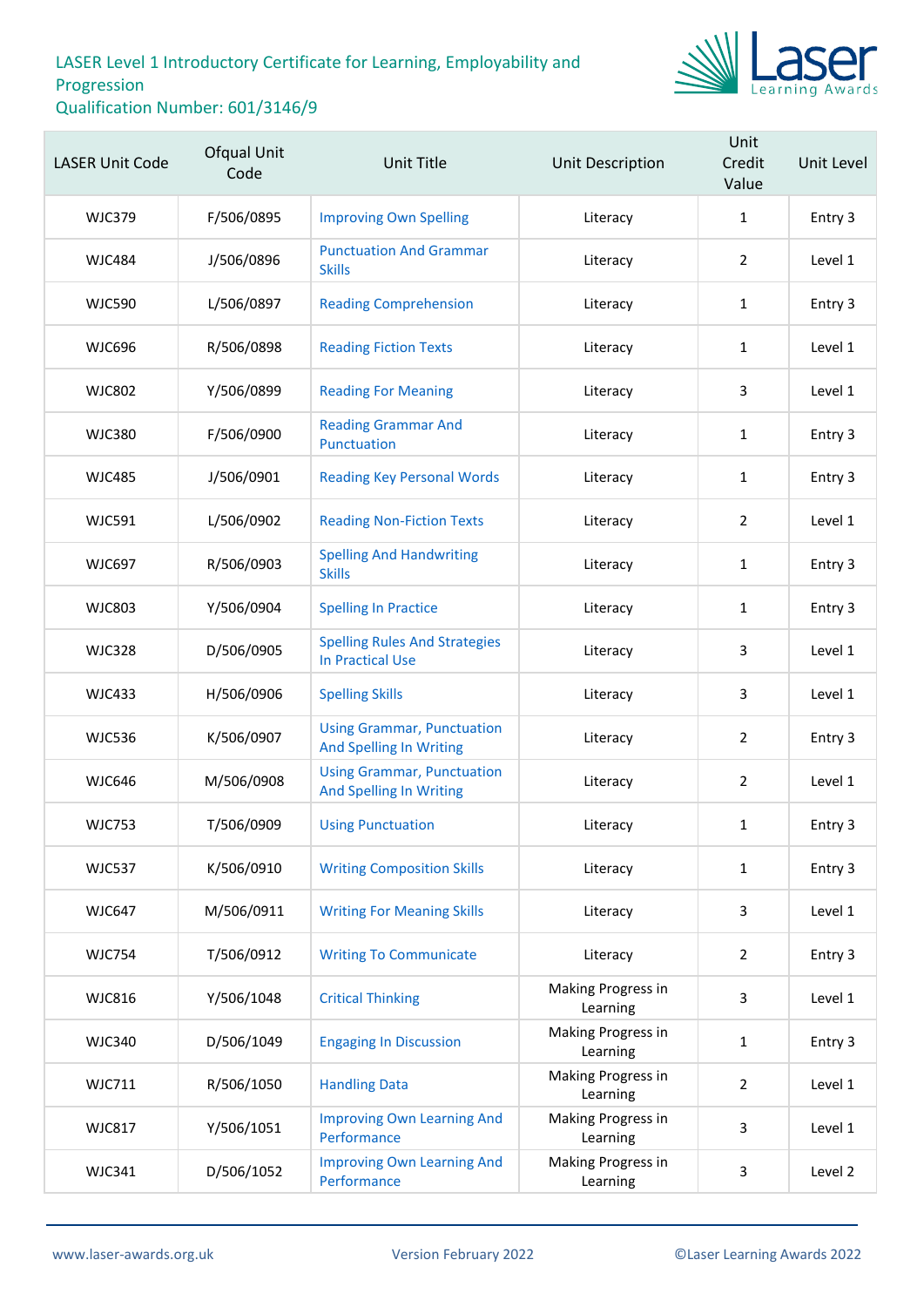

| <b>LASER Unit Code</b> | Ofqual Unit<br>Code | <b>Unit Title</b>                                                 | Unit Description                                | Unit<br>Credit<br>Value | Unit Level |
|------------------------|---------------------|-------------------------------------------------------------------|-------------------------------------------------|-------------------------|------------|
| <b>WJC445</b>          | H/506/1053          | <b>Managing Study</b>                                             | Making Progress in<br>Learning                  | 3                       | Entry 3    |
| <b>WJC549</b>          | K/506/1054          | <b>Managing Your Own Learning</b>                                 | Making Progress in<br>Learning                  | 3                       | Level 1    |
| <b>WJC659</b>          | M/506/1055          | <b>Planning And Carrying Out</b><br>Research                      | Making Progress in<br>Learning                  | $\overline{2}$          | Level 1    |
| <b>WJC765</b>          | T/506/1056          | <b>Planning For Progress In</b><br><b>English Skills</b>          | Making Progress in<br>Learning                  | $\mathbf{1}$            | Entry 3    |
| <b>WJC289</b>          | A/506/1057          | <b>Presentation Skills</b>                                        | Making Progress in<br>Learning                  | 3                       | Entry 3    |
| <b>WJC391</b>          | F/506/1058          | <b>Problem-Solving Skills</b>                                     | Making Progress in<br>Learning                  | $\mathbf{1}$            | Level 1    |
| <b>WJC499</b>          | J/506/1059          | <b>Reflectiveness In Learning</b>                                 | Making Progress in<br>Learning                  | 6                       | Level 1    |
| <b>WJC290</b>          | A/506/1060          | <b>Study Skills</b>                                               | Making Progress in<br>Learning                  | 3                       | Entry 3    |
| <b>WJC392</b>          | F/506/1061          | <b>Study Skills</b>                                               | Making Progress in<br>Learning                  | 3                       | Level 1    |
| <b>WJC318</b>          | D/506/0774          | <b>Banking And Other Financial</b><br>Organisations               | Managing Money and<br><b>Managing Mealtimes</b> | $\mathbf{1}$            | Level 1    |
| <b>WJC425</b>          | H/506/0775          | <b>Budgeting</b>                                                  | Managing Money and<br><b>Managing Mealtimes</b> | $\mathbf{1}$            | Entry 3    |
| <b>WJC636</b>          | M/506/0777          | <b>Dealing With Debt</b>                                          | Managing Money and<br><b>Managing Mealtimes</b> | $\mathsf{3}$            | Entry 3    |
| <b>WJC742</b>          | T/506/0778          | <b>Dealing With Debt</b>                                          | Managing Money and<br><b>Managing Mealtimes</b> | 3                       | Level 1    |
| <b>WJC266</b>          | A/506/0779          | <b>Developing Skills For Table</b><br><b>Setting In Your Home</b> | Managing Money and<br><b>Managing Mealtimes</b> | $\mathbf{1}$            | Entry 3    |
| <b>WJC637</b>          | M/506/0780          | <b>Financial Literacy: Saving And</b><br><b>Borrowing</b>         | Managing Money and<br><b>Managing Mealtimes</b> | 1                       | Level 1    |
| <b>WJC743</b>          | T/506/0781          | <b>Food, Drink And Cooking</b>                                    | Managing Money and<br><b>Managing Mealtimes</b> | 3                       | Entry 3    |
| <b>WJC267</b>          | A/506/0782          | <b>Getting The Best From Banks</b><br><b>And Credit Cards</b>     | Managing Money and<br><b>Managing Mealtimes</b> | $\overline{2}$          | Entry 3    |
| <b>WJC473</b>          | J/506/0784          | <b>Managing Personal Finances</b>                                 | Managing Money and<br><b>Managing Mealtimes</b> | 3                       | Level 1    |
| <b>WJC581</b>          | L/506/0785          | <b>Managing Your Money</b>                                        | Managing Money and<br><b>Managing Mealtimes</b> | $\mathsf{3}$            | Entry 3    |
| <b>WJC688</b>          | R/506/0786          | <b>Personal Budgeting And</b><br><b>Managing Money</b>            | Managing Money and<br><b>Managing Mealtimes</b> | 3                       | Entry 3    |
| <b>WJC794</b>          | Y/506/0787          | <b>Personal Budgeting And</b><br><b>Managing Money</b>            | Managing Money and<br><b>Managing Mealtimes</b> | 3                       | Level 1    |
| <b>WJC319</b>          | D/506/0788          | <b>Skills For Shopping</b>                                        | Managing Money and<br><b>Managing Mealtimes</b> | 3                       | Entry 3    |
| <b>WJC795</b>          | Y/506/0790          | <b>Using Cooking Skills In The</b><br><b>Domestic Kitchen</b>     | Managing Money and<br><b>Managing Mealtimes</b> | 3                       | Level 1    |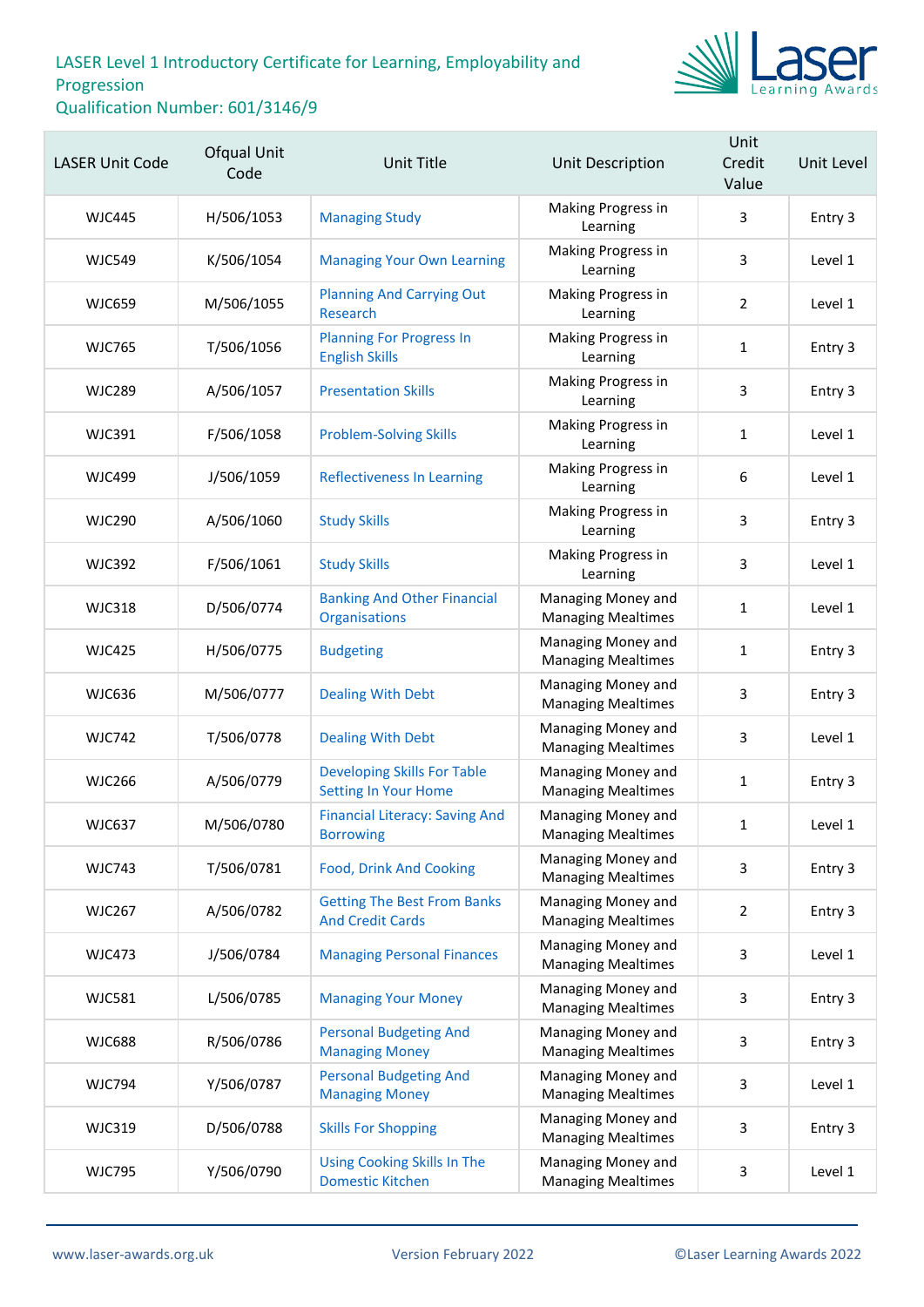

| <b>LASER Unit Code</b> | Ofqual Unit<br>Code | <b>Unit Title</b>                                                                              | Unit Description                  | Unit<br>Credit<br>Value | Unit Level |
|------------------------|---------------------|------------------------------------------------------------------------------------------------|-----------------------------------|-------------------------|------------|
| <b>WJC492</b>          | J/506/0980          | <b>Developing Skills In</b><br><b>Assembling Mechanical</b><br><b>Components</b>               | Motor Vehicles and<br>Engineering | 3                       | Level 1    |
| <b>WJC598</b>          | L/506/0981          | <b>Developing Skills In Electronic</b><br>Assembly                                             | Motor Vehicles and<br>Engineering | 3                       | Level 1    |
| <b>WJC705</b>          | R/506/0982          | Developing Skills In Joining<br><b>Materials Using Welding</b>                                 | Motor Vehicles and<br>Engineering | 3                       | Level 1    |
| <b>WJC810</b>          | Y/506/0983          | <b>Developing Skills In Making</b><br><b>Engineering Components</b><br><b>Using Hand Tools</b> | Motor Vehicles and<br>Engineering | 4                       | Level 1    |
| <b>WJC334</b>          | D/506/0984          | <b>Developing Skills In Planning</b><br><b>And Making A Machined</b><br>Product                | Motor Vehicles and<br>Engineering | 6                       | Level 1    |
| <b>WJC439</b>          | H/506/0985          | Developing Skills In Using A<br><b>Bench/Pedestal Drilling</b><br><b>Machine</b>               | Motor Vehicles and<br>Engineering | 4                       | Level 1    |
| <b>WJC544</b>          | K/506/0986          | <b>Developing Skills In Wiring</b><br><b>Electrical Circuits And</b><br>Components             | Motor Vehicles and<br>Engineering | 3                       | Level 1    |
| <b>WJC652</b>          | M/506/0987          | <b>Identification Of Basic</b><br><b>External And Internal Car</b><br>Parts                    | Motor Vehicles and<br>Engineering | $\mathbf{1}$            | Entry 3    |
| <b>WJC758</b>          | T/506/0988          | <b>Identification Of Basic</b><br><b>External And Internal Car</b><br>Parts                    | Motor Vehicles and<br>Engineering | 3                       | Level 1    |
| <b>WJC283</b>          | A/506/0989          | Motor Vehicle Workshop<br><b>Tools And Equipment</b>                                           | Motor Vehicles and<br>Engineering | $\overline{2}$          | Entry 3    |
| <b>WJC653</b>          | M/506/0990          | <b>Tools, Equipment And</b><br><b>Materials For Vehicle</b><br>Maintenance                     | Motor Vehicles and<br>Engineering | 4                       | Level 1    |
| <b>WJC759</b>          | T/506/0991          | <b>Vehicle Braking Systems</b>                                                                 | Motor Vehicles and<br>Engineering | 6                       | Level 1    |
| <b>WJC284</b>          | A/506/0992          | <b>Vehicle Engine Operating</b><br><b>Principles</b>                                           | Motor Vehicles and<br>Engineering | 4                       | Entry 3    |
| <b>WJC386</b>          | F/506/0993          | <b>Vehicle Fuel And Exhaust</b><br><b>Systems</b>                                              | Motor Vehicles and<br>Engineering | 5                       | Entry 3    |
| <b>WJC493</b>          | J/506/0994          | <b>Vehicle Panel Preparation</b><br><b>Techniques</b>                                          | Motor Vehicles and<br>Engineering | 3                       | Entry 3    |
| <b>WJC599</b>          | L/506/0995          | <b>Vehicle Steering And</b><br><b>Suspension Systems</b>                                       | Motor Vehicles and<br>Engineering | 5                       | Entry 3    |
| <b>WJC706</b>          | R/506/0996          | <b>Vehicle Wheels And Tyre</b><br><b>Systems</b>                                               | Motor Vehicles and<br>Engineering | 4                       | Entry 3    |
| <b>WJC277</b>          | A/506/0913          | <b>Average And Range</b>                                                                       | Numeracy                          | 1                       | Level 1    |
| <b>WJC381</b>          | F/506/0914          | <b>Developing And Applying</b><br><b>Addition And Subtraction</b><br><b>Skills</b>             | Numeracy                          | $\mathbf{1}$            | Entry 3    |
| <b>WJC486</b>          | J/506/0915          | <b>Developing And Applying</b><br><b>Fraction Skills</b>                                       | Numeracy                          | 1                       | Entry 3    |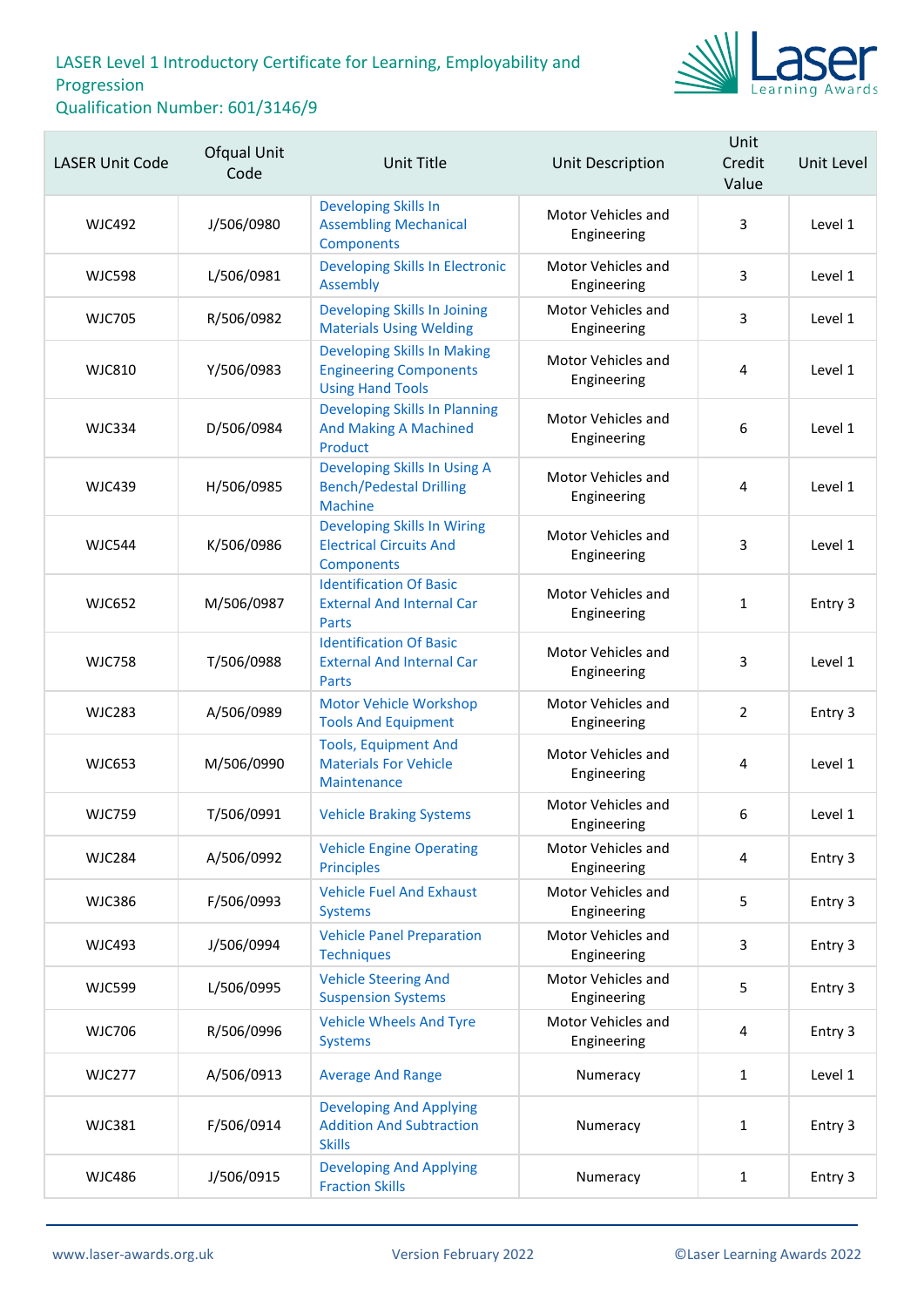

| <b>LASER Unit Code</b> | Ofqual Unit<br>Code | <b>Unit Title</b>                                                                           | Unit Description | Unit<br>Credit<br>Value | Unit Level |
|------------------------|---------------------|---------------------------------------------------------------------------------------------|------------------|-------------------------|------------|
| <b>WJC592</b>          | L/506/0916          | <b>Developing And Applying</b><br><b>Shape And Space Skills</b>                             | Numeracy         | $\mathbf{1}$            | Entry 3    |
| <b>WJC698</b>          | R/506/0917          | <b>Dividing Whole Numbers</b>                                                               | Numeracy         | $\mathbf{1}$            | Entry 3    |
| <b>WJC804</b>          | Y/506/0918          | <b>Measure: Capacity And</b><br>Temperature                                                 | Numeracy         | $\mathbf{1}$            | Entry 3    |
| <b>WJC329</b>          | D/506/0919          | <b>Measure: Distance And</b><br>Length                                                      | Numeracy         | $\mathbf{1}$            | Entry 3    |
| <b>WJC699</b>          | R/506/0920          | <b>Measure: Time And</b><br>Temperature                                                     | Numeracy         | $\overline{2}$          | Level 1    |
| <b>WJC805</b>          | Y/506/0921          | <b>Measure: Weight</b>                                                                      | Numeracy         | $\mathbf{1}$            | Entry 3    |
| <b>WJC330</b>          | D/506/0922          | Money: Adding And<br>Subtracting                                                            | Numeracy         | $\mathbf{1}$            | Entry 3    |
| <b>WJC434</b>          | H/506/0923          | <b>Multiplying Whole Numbers</b>                                                            | Numeracy         | $\mathbf{1}$            | Entry 3    |
| <b>WJC538</b>          | K/506/0924          | Probability                                                                                 | Numeracy         | $\mathbf{1}$            | Level 1    |
| <b>WJC648</b>          | M/506/0925          | <b>Tackling Number Problems</b>                                                             | Numeracy         | $\mathbf{1}$            | Level 1    |
| <b>WJC755</b>          | T/506/0926          | <b>Time</b>                                                                                 | Numeracy         | $\mathbf{1}$            | Entry 3    |
| <b>WJC278</b>          | A/506/0927          | <b>Understanding And Using 2D</b><br><b>Shapes</b>                                          | Numeracy         | $\mathbf{1}$            | Level 1    |
| <b>WJC382</b>          | F/506/0928          | <b>Understanding And Using</b><br><b>Decimals</b>                                           | Numeracy         | $\overline{2}$          | Level 1    |
| <b>WJC487</b>          | J/506/0929          | <b>Understanding And Using</b><br><b>Fractions</b>                                          | Numeracy         | $\overline{2}$          | Level 1    |
| <b>WJC279</b>          | A/506/0930          | <b>Understanding And Using</b><br>Percentages                                               | Numeracy         | 2                       | Level 1    |
| <b>WJC383</b>          | F/506/0931          | Understanding Length,<br><b>Weight And Capacity</b>                                         | Numeracy         | $\mathbf{1}$            | Level 1    |
| <b>WJC488</b>          | J/506/0932          | <b>Understanding Numbers</b>                                                                | Numeracy         | $\overline{2}$          | Level 1    |
| <b>WJC593</b>          | L/506/0933          | <b>Understanding Perimeter And</b><br>Area                                                  | Numeracy         | $\mathbf{1}$            | Level 1    |
| <b>WJC700</b>          | R/506/0934          | <b>Understanding Volume</b>                                                                 | Numeracy         | $\mathbf{1}$            | Level 1    |
| <b>WJC806</b>          | Y/506/0935          | <b>Using Addition And</b><br>Subtraction                                                    | Numeracy         | $\mathbf{1}$            | Entry 3    |
| <b>WJC331</b>          | D/506/0936          | <b>Using Calculations: Addition</b><br>And Subtraction Of Whole<br><b>Numbers</b>           | Numeracy         | $\mathbf{1}$            | Level 1    |
| <b>WJC435</b>          | H/506/0937          | <b>Using Calculations:</b><br><b>Multiplication And Division Of</b><br><b>Whole Numbers</b> | Numeracy         | $\overline{2}$          | Level 1    |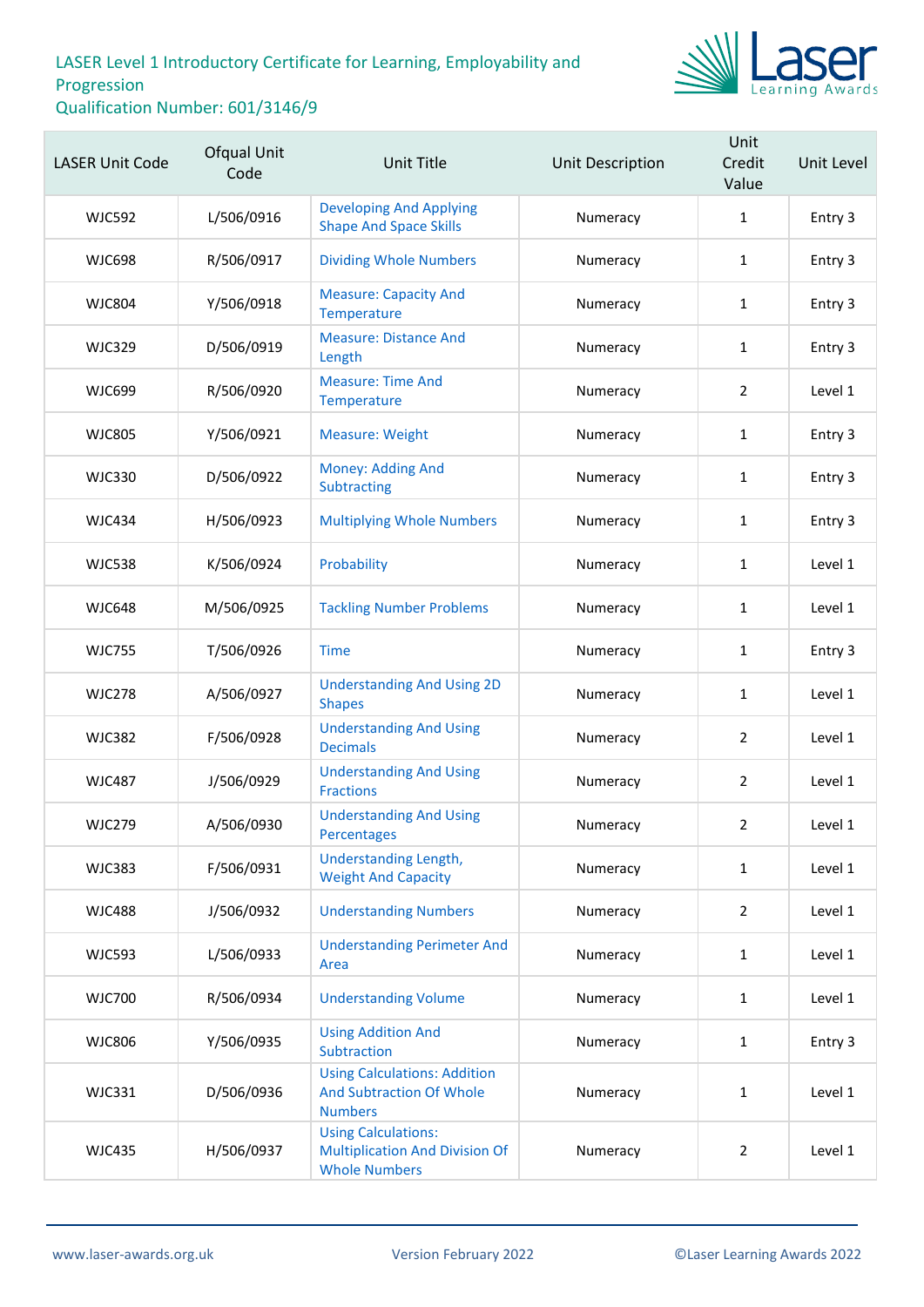

| <b>LASER Unit Code</b> | Ofqual Unit<br>Code | <b>Unit Title</b>                                                                           | Unit Description | Unit<br>Credit<br>Value | Unit Level |
|------------------------|---------------------|---------------------------------------------------------------------------------------------|------------------|-------------------------|------------|
| <b>WJC500</b>          | J/506/1062          | <b>Accounting In A Professional</b><br>Environment                                          | Other            | 3                       | Level 1    |
| <b>WJC605</b>          | L/506/1063          | <b>Book-Keeping</b>                                                                         | Other            | 3                       | Level 1    |
| <b>WJC712</b>          | R/506/1064          | <b>Creative Media Production</b><br><b>Skills</b>                                           | Other            | 4                       | Level 1    |
| <b>WJC818</b>          | Y/506/1065          | <b>Fundraising</b>                                                                          | Other            | 3                       | Level 1    |
| <b>WJC342</b>          | D/506/1066          | <b>ICT System Operation</b>                                                                 | Other            | 6                       | Level 1    |
| <b>WJC446</b>          | H/506/1067          | <b>Investigating Employment</b><br><b>Opportunities In The</b><br><b>Uniformed Services</b> | Other            | 3                       | Level 1    |
| <b>WJC550</b>          | K/506/1071          | <b>Job Opportunities In Creative</b><br><b>Media</b>                                        | Other            | 3                       | Level 1    |
| <b>WJC660</b>          | M/506/1072          | <b>Marketing</b>                                                                            | Other            | 3                       | Level 1    |
| <b>WJC766</b>          | T/506/1073          | <b>Principles Of Cleaning Work</b>                                                          | Other            | 3                       | Level 1    |
| <b>WJC291</b>          | A/506/1074          | <b>Public Service Careers</b>                                                               | Other            | 3                       | Level 1    |
| <b>WJC393</b>          | F/506/1075          | <b>Social Media</b>                                                                         | Other            | $\overline{3}$          | Level 1    |
| <b>WJC714</b>          | R/506/1081          | <b>Supported Employment</b>                                                                 | Other            | 6                       | Entry 2    |
| <b>WJC819</b>          | Y/506/1082          | <b>Supported Employment</b>                                                                 | Other            | $\boldsymbol{6}$        | Entry 3    |
| <b>WJC501</b>          | J/506/1076          | The UK Tourism Industry                                                                     | Other            | $\overline{2}$          | Level 1    |
| WJC606                 | L/506/1077          | <b>Working In The Cleaning</b><br>Industry                                                  | Other            | $\mathbf{1}$            | Level 1    |
| <b>WJC713</b>          | R/506/1078          | <b>Working In Travel And</b><br><b>Tourism</b>                                              | Other            | 3                       | Level 1    |
| <b>WJC607</b>          | L/506/1080          | <b>Working With ICT Hardware</b><br><b>And Equipment</b>                                    | Other            | 6                       | Level 1    |
| WJC691                 | R/506/0822          | <b>Acoustic Recording</b><br><b>Techniques</b>                                              | Performing Arts  | 6                       | Level 1    |
| <b>WJG554</b>          | T/617/3897          | <b>Composing Music</b>                                                                      | Performing Arts  | 6                       | Level 1    |
| <b>WJC428</b>          | H/506/0825          | <b>Developing DJing Skills</b>                                                              | Performing Arts  | 3                       | Level 1    |
| <b>WJG557</b>          | T/617/3902          | <b>Developing Music Skills For</b><br>Solo Performance                                      | Performing Arts  | 6                       | Level 1    |
| <b>WJC640</b>          | M/506/0827          | <b>Developing Musical Ensemble</b><br><b>Skills</b>                                         | Performing Arts  | 6                       | Level 1    |
| <b>WJC747</b>          | T/506/0828          | <b>Developing Oral Storytelling</b><br><b>Skills For Performance</b>                        | Performing Arts  | 3                       | Level 1    |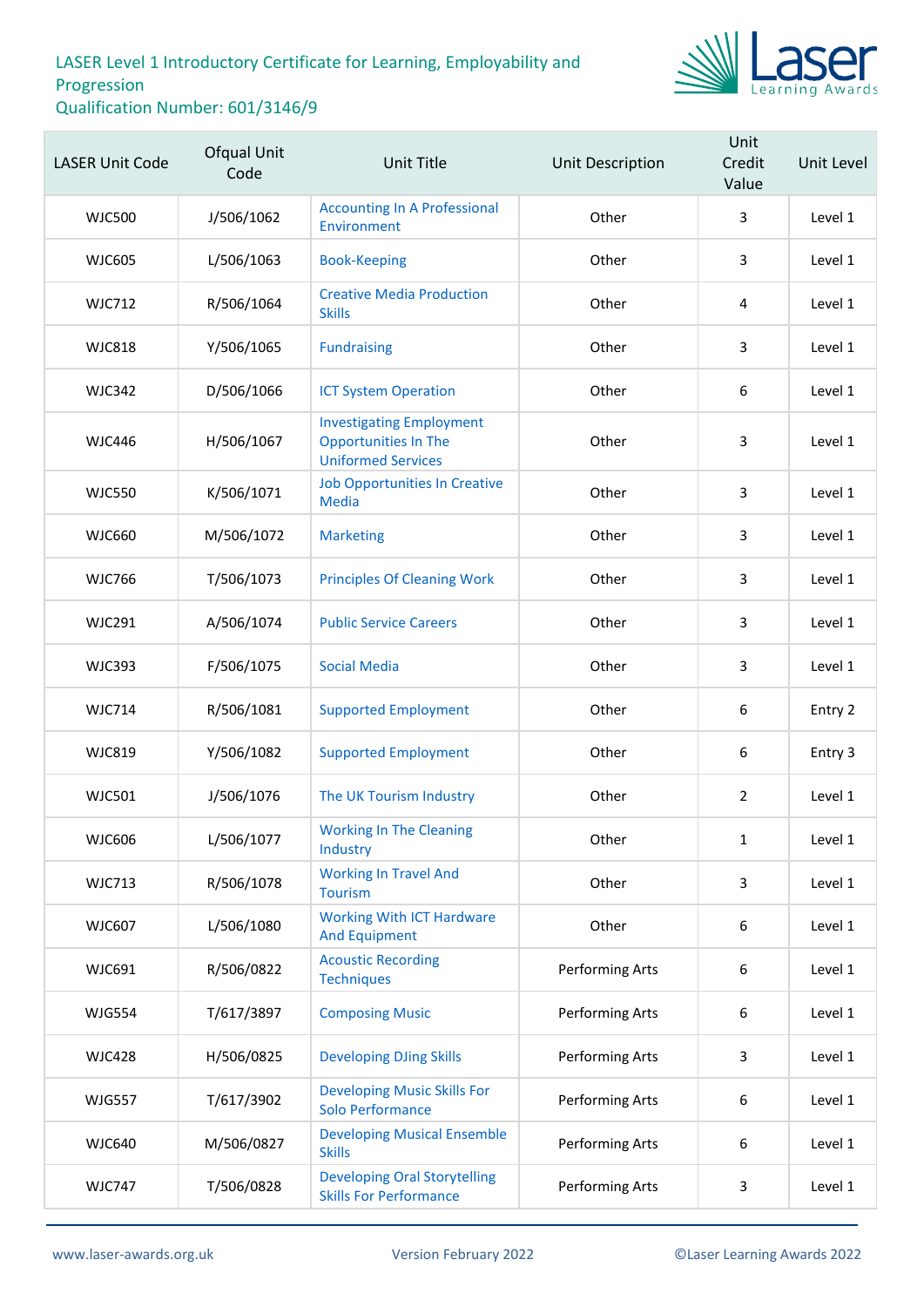

| <b>LASER Unit Code</b> | Ofqual Unit<br>Code | <b>Unit Title</b>                                                                                                           | Unit Description               | Unit<br>Credit<br>Value | Unit Level |
|------------------------|---------------------|-----------------------------------------------------------------------------------------------------------------------------|--------------------------------|-------------------------|------------|
| <b>WJC641</b>          | M/506/0830          | <b>Developing Performance</b><br><b>Improvisation Techniques</b>                                                            | Performing Arts                | 3                       | Level 1    |
| <b>WJC692</b>          | R/506/0836          | <b>Developing Technical Skills</b><br>For Performance In The Arts                                                           | Performing Arts                | 3                       | Level 1    |
| <b>WJC323</b>          | D/506/0838          | <b>Musical Theatre</b>                                                                                                      | Performing Arts                | 3                       | Level 1    |
| <b>WJC429</b>          | H/506/0839          | <b>Performance Skills</b>                                                                                                   | Performing Arts                | 3                       | Entry 3    |
| <b>WJC324</b>          | D/506/0841          | <b>Performing Physical Theatre</b>                                                                                          | Performing Arts                | 3                       | Level 1    |
| <b>WJC642</b>          | M/506/0844          | <b>Physical Performance Skills</b>                                                                                          | Performing Arts                | 3                       | Entry 3    |
| <b>WJC749</b>          | T/506/0845          | <b>Rehearsing For A Production</b>                                                                                          | Performing Arts                | 3                       | Level 1    |
| <b>WJC375</b>          | F/506/0847          | Song Writing Skills In Popular<br><b>Music</b>                                                                              | Performing Arts                | 6                       | Level 1    |
| <b>WJG573</b>          | M/617/3901          | <b>Sound And Audio Production</b><br><b>Skills</b>                                                                          | Performing Arts                | 3                       | Level 1    |
| <b>WJC588</b>          | L/506/0852          | <b>Understanding The Use Of</b><br><b>Digital Sampling Techniques</b><br><b>For Composing And Producing</b><br><b>Music</b> | Performing Arts                | 3                       | Level 1    |
| <b>WJC693</b>          | R/506/0853          | Using The Internet As A<br><b>Medium For Music</b>                                                                          | Performing Arts                | 3                       | Level 1    |
| <b>WJC625</b>          | M/506/0617          | <b>Accessing Public Transport</b>                                                                                           | Personal Safety and<br>Hygiene | 3                       | Entry 3    |
| <b>WJC731</b>          | T/506/0618          | <b>Care Of A Wheeled Vehicle</b><br>For The Purposes Of Safety                                                              | Personal Safety and<br>Hygiene | $\overline{2}$          | Level 1    |
| <b>WJC626</b>          | M/506/0620          | <b>Developing Personal Hygiene</b><br><b>Skills For Hands And Feet</b>                                                      | Personal Safety and<br>Hygiene | $\mathbf{1}$            | Entry 3    |
| <b>WJC732</b>          | T/506/0621          | <b>Developing Personal Hygiene</b><br><b>Skills For Oral Health</b>                                                         | Personal Safety and<br>Hygiene | $\mathbf{1}$            | Entry 3    |
| <b>WJC462</b>          | J/506/0624          | Developing Skills For Hygiene<br><b>And Health</b>                                                                          | Personal Safety and<br>Hygiene | 3                       | Entry 3    |
| <b>WJC415</b>          | H/506/0629          | <b>Emergency And Basic Fire</b><br><b>Awareness</b>                                                                         | Personal Safety and<br>Hygiene | $\overline{2}$          | Level 1    |
| <b>WJC254</b>          | A/506/0636          | <b>Food Hygiene</b>                                                                                                         | Personal Safety and<br>Hygiene | $\overline{2}$          | Level 1    |
| <b>WJC570</b>          | L/506/0639          | Food Hygiene, Safety And<br><b>Storage</b>                                                                                  | Personal Safety and<br>Hygiene | 3                       | Entry 3    |
| <b>WJC464</b>          | J/506/0641          | <b>Health And Safety Awareness</b>                                                                                          | Personal Safety and<br>Hygiene | $\mathbf{1}$            | Entry 3    |
| <b>WJC608</b>          | M/506/0083          | <b>Health And Safety In A</b><br><b>Practical Environment</b>                                                               | Personal Safety and<br>Hygiene | $\mathbf{1}$            | Level 1    |
| <b>WJC571</b>          | L/506/0642          | <b>Mobility And Orientation For</b><br><b>Learners With Additional</b><br><b>Needs</b>                                      | Personal Safety and<br>Hygiene | 3                       | Level 1    |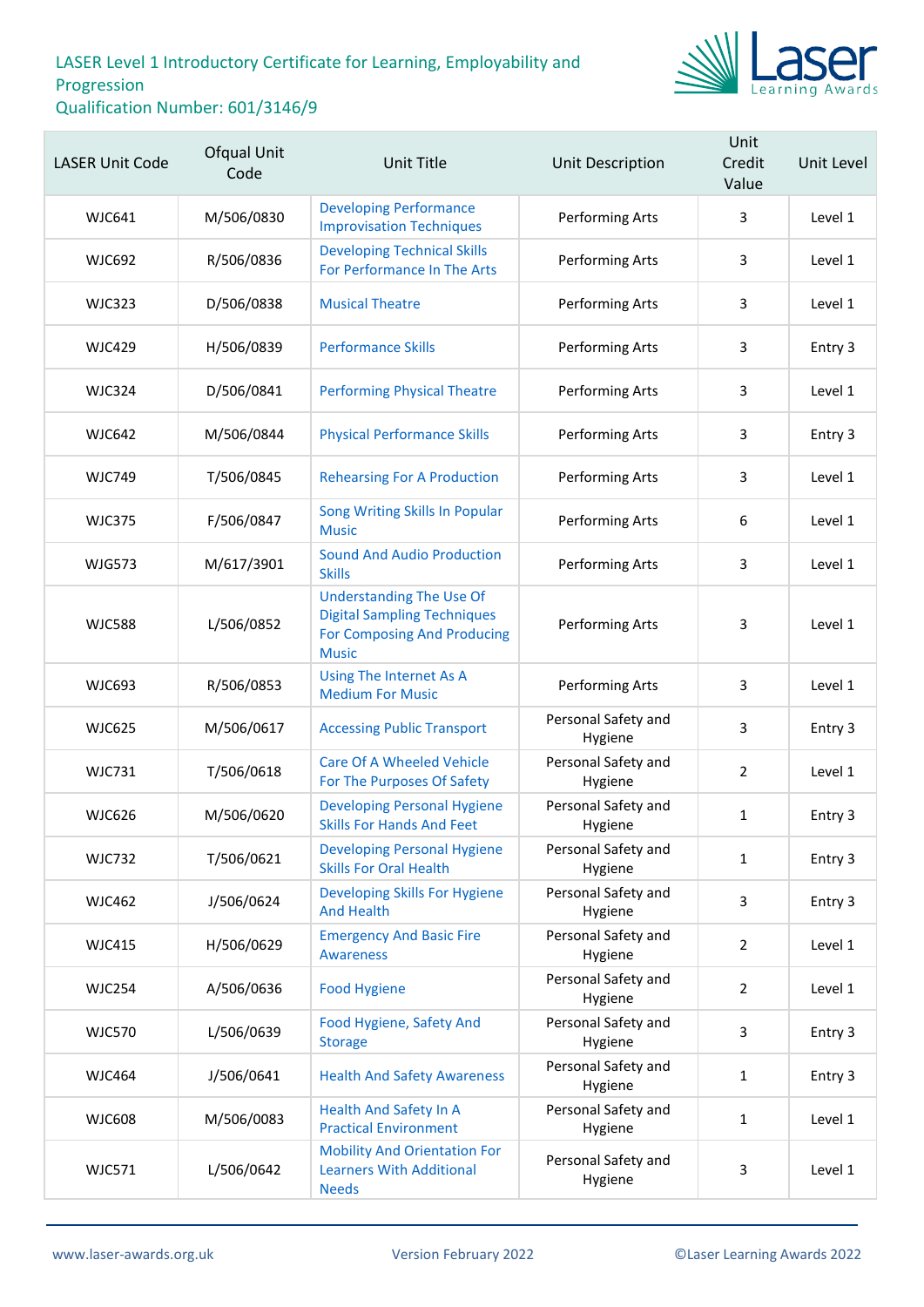

| <b>LASER Unit Code</b> | Ofqual Unit<br>Code | <b>Unit Title</b>                                                    | Unit Description               | Unit<br>Credit<br>Value | Unit Level |
|------------------------|---------------------|----------------------------------------------------------------------|--------------------------------|-------------------------|------------|
| <b>WJC784</b>          | Y/506/0644          | <b>Personal Body Hygiene</b><br><b>Awareness</b>                     | Personal Safety and<br>Hygiene | $\mathbf{1}$            | Entry 3    |
| <b>WJC417</b>          | H/506/0646          | <b>Road Safety For Pedestrians</b>                                   | Personal Safety and<br>Hygiene | 3                       | Entry 3    |
| <b>WJC628</b>          | M/506/0648          | <b>Using An Ordnance Survey</b><br>Map                               | Personal Safety and<br>Hygiene | $\overline{2}$          | Level 1    |
| <b>WJC368</b>          | F/506/0749          | <b>College Induction</b>                                             | Preparing to Learn             | 3                       | Entry 2    |
| <b>WJC740</b>          | T/506/0750          | <b>College Induction</b>                                             | Preparing to Learn             | 3                       | Entry 3    |
| <b>WJC264</b>          | A/506/0751          | <b>College Induction</b>                                             | Preparing to Learn             | 3                       | Level 1    |
| <b>WJC578</b>          | L/506/0754          | <b>Developing A Personal</b><br><b>Learning Programme</b>            | Preparing to Learn             | 3                       | Entry 3    |
| <b>WJC792</b>          | Y/506/0756          | <b>Developing A Personal</b><br><b>Learning Programme</b>            | Preparing to Learn             | 3                       | Level 1    |
| <b>WJC527</b>          | K/506/0759          | <b>Developing Personal Learning</b><br><b>Skills</b>                 | Preparing to Learn             | 6                       | Level 1    |
| <b>WJC635</b>          | M/506/0763          | <b>Developing Personal Study</b><br><b>Skills</b>                    | Preparing to Learn             | 3                       | Entry 3    |
| <b>WJC370</b>          | F/506/0766          | <b>Induction To Study</b>                                            | Preparing to Learn             | 3                       | Level 1    |
| <b>WJC472</b>          | J/506/0767          | <b>Introduction To A Training</b><br>Course                          | Preparing to Learn             | 3                       | Entry 3    |
| <b>WJC579</b>          | L/506/0768          | <b>Introduction To A Training</b><br>Course                          | Preparing to Learn             | 3                       | Level 1    |
| <b>WJC686</b>          | R/506/0769          | <b>Making Choices About</b><br>Learning                              | Preparing to Learn             | 3                       | Level 1    |
| <b>WJC580</b>          | L/506/0771          | <b>Return To Learning</b>                                            | Preparing to Learn             | 3                       | Level 1    |
| <b>WJC687</b>          | R/506/0772          | <b>Setting Learning Goals</b>                                        | Preparing to Learn             | 3                       | Level 1    |
| <b>WJC793</b>          | Y/506/0773          | <b>Understanding And Achieving</b><br><b>Personal Learning Goals</b> | Preparing to Learn             | 3                       | Entry 3    |
| <b>WJC681</b>          | R/506/0710          | <b>Developing Parenting Skills</b>                                   | Relationships and<br>Parenting | 3                       | Entry 3    |
| <b>WJC314</b>          | D/506/0712          | <b>Managing Own Personal</b><br><b>Relationships With Others</b>     | Relationships and<br>Parenting | 3                       | Level 1    |
| <b>WJC523</b>          | K/506/0714          | <b>Managing Social Relationships</b>                                 | Relationships and<br>Parenting | $\overline{2}$          | Entry 3    |
| <b>WJC632</b>          | M/506/0715          | <b>Parenting Skills</b>                                              | Relationships and<br>Parenting | 3                       | Level 1    |
| <b>WJC737</b>          | T/506/0716          | <b>Positive Parenting Skills</b>                                     | Relationships and<br>Parenting | 3                       | Level 1    |
| <b>WJC260</b>          | A/506/0717          | <b>Sex And Relationship</b><br>Education                             | Relationships and<br>Parenting | $\mathsf{3}$            | Level 1    |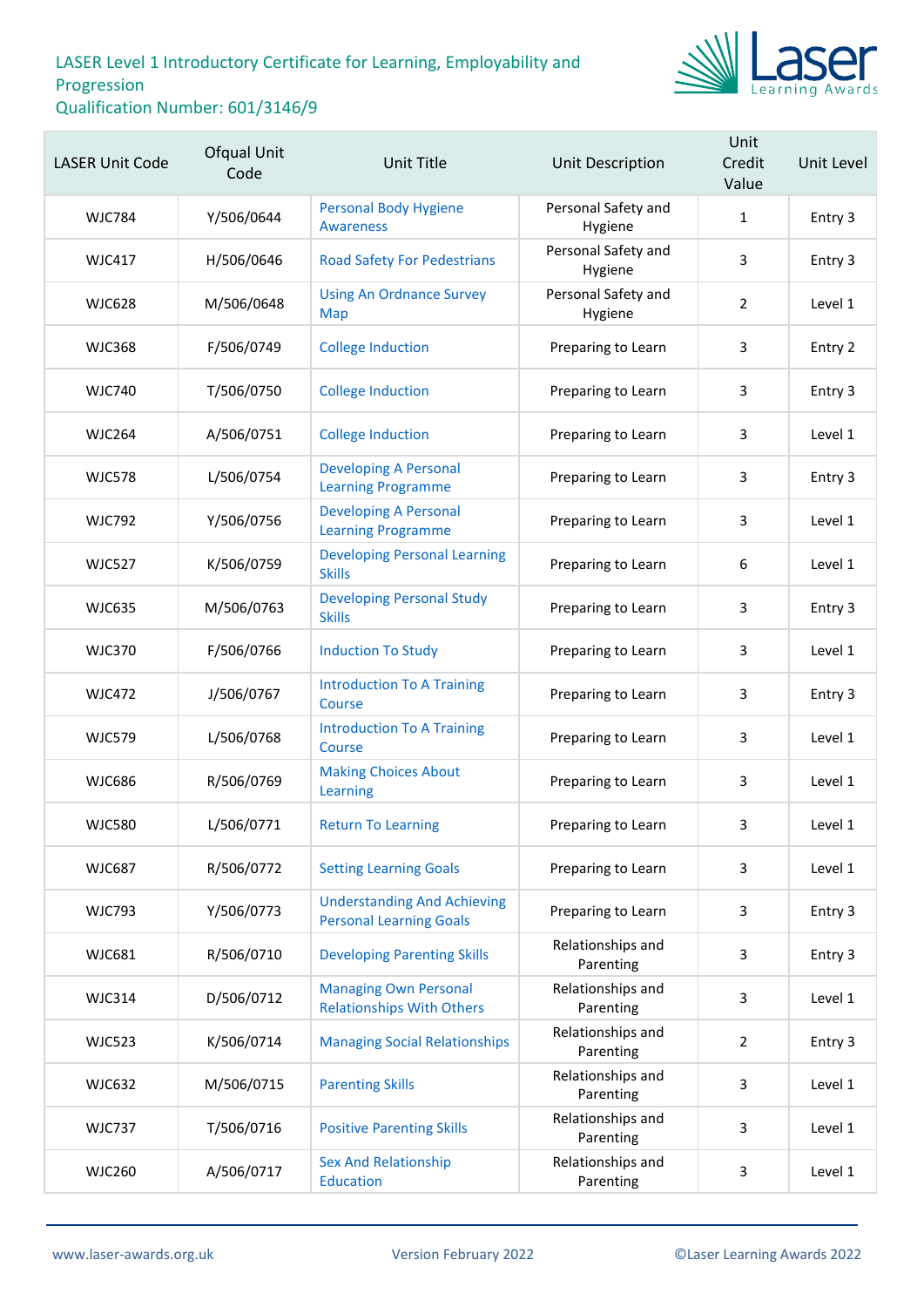

| <b>LASER Unit Code</b> | Ofqual Unit<br>Code | Unit Title                                                                      | Unit Description                         | Unit<br>Credit<br>Value | Unit Level |
|------------------------|---------------------|---------------------------------------------------------------------------------|------------------------------------------|-------------------------|------------|
| <b>WJC366</b>          | F/506/0718          | The Rights And<br><b>Responsibilities Of Parenting</b>                          | Relationships and<br>Parenting           | $\overline{3}$          | Level 1    |
| <b>WJC469</b>          | J/506/0719          | <b>Understanding Family</b><br>Relationships                                    | Relationships and<br>Parenting           | 3                       | Entry 3    |
| <b>WJC261</b>          | A/506/0720          | <b>Understanding Family</b><br>Relationships                                    | Relationships and<br>Parenting           | 3                       | Level 1    |
| <b>WJG574</b>          | K/617/3833          | <b>Understanding Family</b><br>Relationships                                    | Relationships and<br>Parenting           | 3                       | Level 2    |
| <b>WJC575</b>          | L/506/0723          | <b>Understanding Relationships</b>                                              | Relationships and<br>Parenting           | 3                       | Entry 3    |
| <b>WJC682</b>          | R/506/0724          | <b>Understanding Your</b><br><b>Pregnancy And Preparation</b><br>For Your Baby  | Relationships and<br>Parenting           | 3                       | Level 1    |
| <b>WJC789</b>          | Y/506/0725          | <b>Young Parenthood</b>                                                         | Relationships and<br>Parenting           | $\overline{2}$          | Entry 3    |
| <b>WJC524</b>          | K/506/0728          | <b>Young Parenthood</b>                                                         | Relationships and<br>Parenting           | $\overline{2}$          | Level 1    |
| <b>WJC762</b>          | T/506/1025          | <b>Assembling Orders For</b><br><b>Dispatch In A Logistics</b><br>Environment   | Retail, Warehousing and<br>Manufacturing | 3                       | Level 1    |
| <b>WJC287</b>          | A/506/1026          | <b>Displaying Merchandise</b>                                                   | Retail, Warehousing and<br>Manufacturing | 3                       | Entry 3    |
| <b>WJC496</b>          | J/506/1028          | <b>Handling Money In A Sales</b><br><b>Situation</b>                            | Retail, Warehousing and<br>Manufacturing | 3                       | Entry 3    |
| <b>WJC602</b>          | L/506/1029          | <b>Handling Stock In A Retail</b><br>Environment                                | Retail, Warehousing and<br>Manufacturing | 3                       | Entry 3    |
| <b>WJC497</b>          | J/506/1031          | Keeping The Work Area Clean,<br><b>Tidy And Safe In A Retail</b><br>Environment | Retail, Warehousing and<br>Manufacturing | 3                       | Entry 3    |
| <b>WJC709</b>          | R/506/1033          | Looking After Customers In A<br><b>Retail Environment</b>                       | Retail, Warehousing and<br>Manufacturing | 3                       | Entry 3    |
| <b>WJC339</b>          | D/506/1035          | <b>Moving Or Handling Goods</b><br><b>Manually</b>                              | Retail, Warehousing and<br>Manufacturing | $\overline{2}$          | Level 1    |
| <b>WJC444</b>          | H/506/1036          | <b>Picking Goods</b>                                                            | Retail, Warehousing and<br>Manufacturing | $\overline{2}$          | Level 1    |
| <b>WJG570</b>          | J/617/3824          | <b>Production Skills In</b><br>Manufacturing                                    | Retail, Warehousing and<br>Manufacturing | 3                       | Entry 3    |
| <b>WJG571</b>          | D/617/3828          | <b>Receiving Goods</b>                                                          | Retail, Warehousing and<br>Manufacturing | 3                       | Level 1    |
| <b>WJC658</b>          | M/506/1041          | <b>Sorting Goods And Materials</b><br><b>For Recycling Or Disposal</b>          | Retail, Warehousing and<br>Manufacturing | 3                       | Level 1    |
| <b>WJC288</b>          | A/506/1043          | <b>Understanding Customer</b><br><b>Service</b>                                 | Retail, Warehousing and<br>Manufacturing | 3                       | Level 1    |
| <b>WJC764</b>          | T/506/1042          | <b>Understanding Customer</b><br><b>Service In The Retail Sector</b>            | Retail, Warehousing and<br>Manufacturing | 3                       | Level 1    |
| <b>WJC390</b>          | F/506/1044          | <b>Understanding Manufacturing</b>                                              | Retail, Warehousing and<br>Manufacturing | 3                       | Level 1    |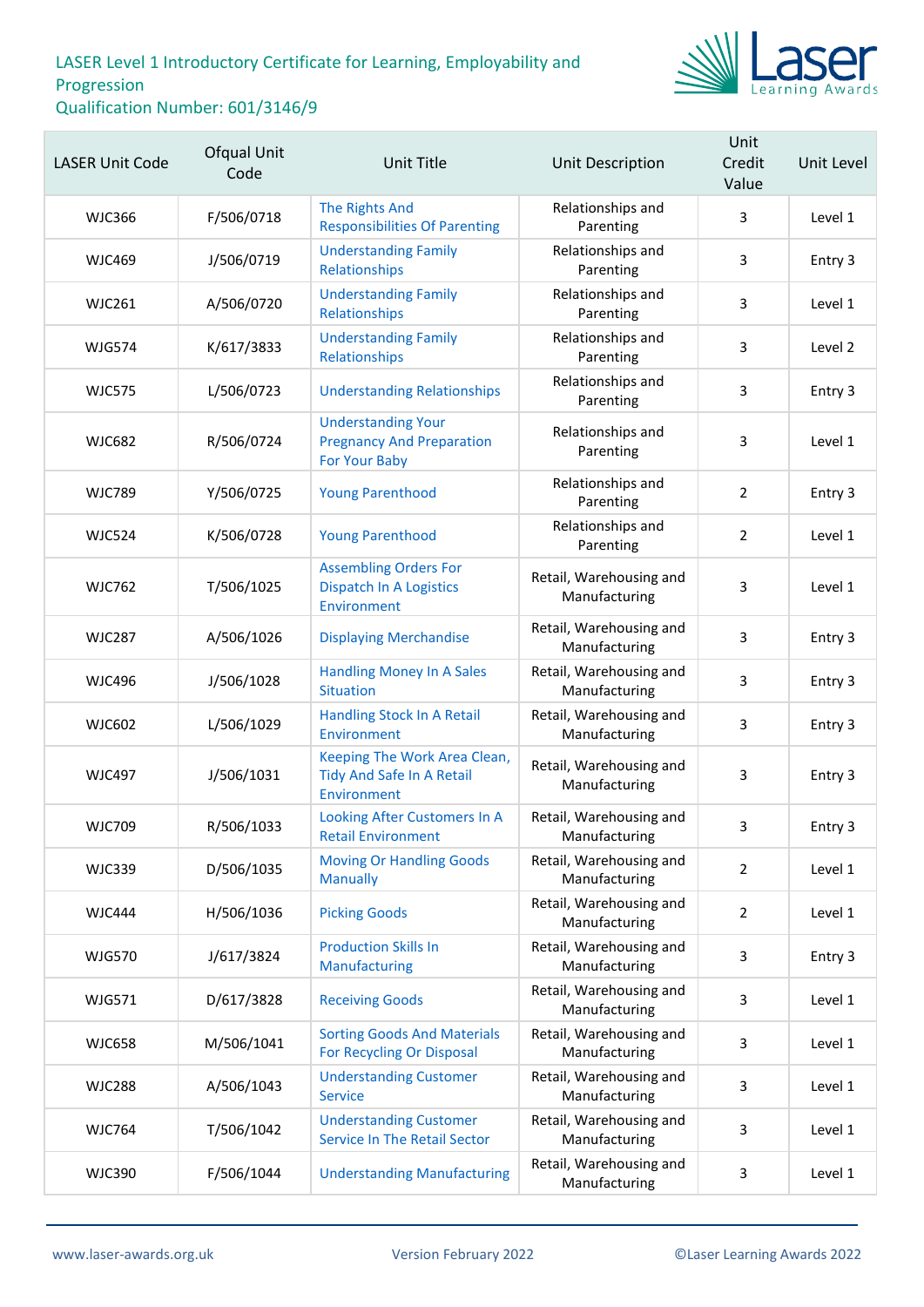

| <b>LASER Unit Code</b> | Ofqual Unit<br>Code | Unit Title                                                                   | Unit Description                                     | Unit<br>Credit<br>Value | Unit Level |
|------------------------|---------------------|------------------------------------------------------------------------------|------------------------------------------------------|-------------------------|------------|
| WJC498                 | J/506/1045          | <b>Understanding The Business</b><br><b>Of Retail</b>                        | Retail, Warehousing and<br>Manufacturing             | 3                       | Level 1    |
| <b>WJC604</b>          | L/506/1046          | <b>Understanding The Retail</b><br><b>Selling Process</b>                    | Retail, Warehousing and<br>Manufacturing             | 3                       | Level 1    |
| <b>WJC710</b>          | R/506/1047          | <b>Wrapping And Packing Goods</b>                                            | Retail, Warehousing and<br>Manufacturing             | $\overline{2}$          | Entry 3    |
| <b>WJC629</b>          | M/506/0651          | <b>Building Confidence And Self</b><br>Esteem                                | Self-Awareness, Self<br><b>Esteem and Confidence</b> | $\overline{2}$          | Entry 3    |
| <b>WJC734</b>          | T/506/0652          | <b>Coping Strategies</b>                                                     | Self-Awareness, Self<br><b>Esteem and Confidence</b> | 3                       | Level 1    |
| <b>WJC255</b>          | A/506/0653          | <b>Developing Personal</b><br><b>Confidence And Self</b><br><b>Awareness</b> | Self-Awareness, Self<br><b>Esteem and Confidence</b> | $\overline{3}$          | Level 1    |
| <b>WJC361</b>          | F/506/0654          | <b>Developing Personal</b><br><b>Confidence And Self</b><br><b>Awareness</b> | Self-Awareness, Self<br><b>Esteem and Confidence</b> | 3                       | Level 2    |
| <b>WJC465</b>          | J/506/0655          | <b>Emotional Intelligence</b>                                                | Self-Awareness, Self<br><b>Esteem and Confidence</b> | 3                       | Entry 3    |
| <b>WJC572</b>          | L/506/0656          | <b>Improving Own Confidence</b>                                              | Self-Awareness, Self<br><b>Esteem and Confidence</b> | 3                       | Level 1    |
| <b>WJC678</b>          | R/506/0657          | <b>Understanding And Managing</b><br><b>Anger And Aggression</b>             | Self-Awareness, Self<br><b>Esteem and Confidence</b> | 3                       | Level 1    |
| <b>WJC785</b>          | Y/506/0658          | <b>Understanding And</b><br><b>Transforming Own Behaviour</b>                | Self-Awareness, Self<br><b>Esteem and Confidence</b> | 3                       | Level 1    |
| <b>WJC310</b>          | D/506/0659          | <b>Understanding Own Response</b><br>To Body Image                           | Self-Awareness, Self<br><b>Esteem and Confidence</b> | $\overline{2}$          | Level 1    |
| <b>WJC679</b>          | R/506/0660          | <b>Understanding Personal And</b><br><b>Interpersonal Conflict</b>           | Self-Awareness, Self<br><b>Esteem and Confidence</b> | $\overline{3}$          | Level 1    |
| <b>WJC573</b>          | L/506/0673          | <b>Understanding Personal</b><br><b>Awareness</b>                            | Self-Awareness, Self<br><b>Esteem and Confidence</b> | 3                       | Level 1    |
| <b>WJC520</b>          | K/506/0678          | <b>Understanding Self And</b><br><b>Others</b>                               | Self-Awareness, Self<br><b>Esteem and Confidence</b> | 3                       | Entry 3    |
| <b>WJC483</b>          | J/506/0882          | <b>Understanding Self In Conflict</b>                                        | Self-Awareness, Self<br><b>Esteem and Confidence</b> | 3                       | Level 1    |
| <b>WJC630</b>          | M/506/0679          | <b>Understanding The Victim</b>                                              | Self-Awareness, Self<br><b>Esteem and Confidence</b> | 3                       | Level 1    |
| <b>WJC569</b>          | L/506/0611          | <b>Domestic Abuse Awareness</b>                                              | Social Issues                                        | 3                       | Level 1    |
| <b>WJC414</b>          | H/506/0615          | <b>Understanding Cultural</b><br><b>Differences</b>                          | Social Issues                                        | 3                       | Entry 3    |
| <b>WJC359</b>          | F/506/0623          | <b>Understanding Discrimination</b>                                          | Social Issues                                        | 3                       | Entry 3    |
| <b>WJC783</b>          | Y/506/0627          | <b>Understanding Diversity In</b><br>Society                                 | Social Issues                                        | 3                       | Entry 3    |
| <b>WJC308</b>          | D/506/0631          | <b>Understanding Diversity In</b><br>Society                                 | Social Issues                                        | 3                       | Level 1    |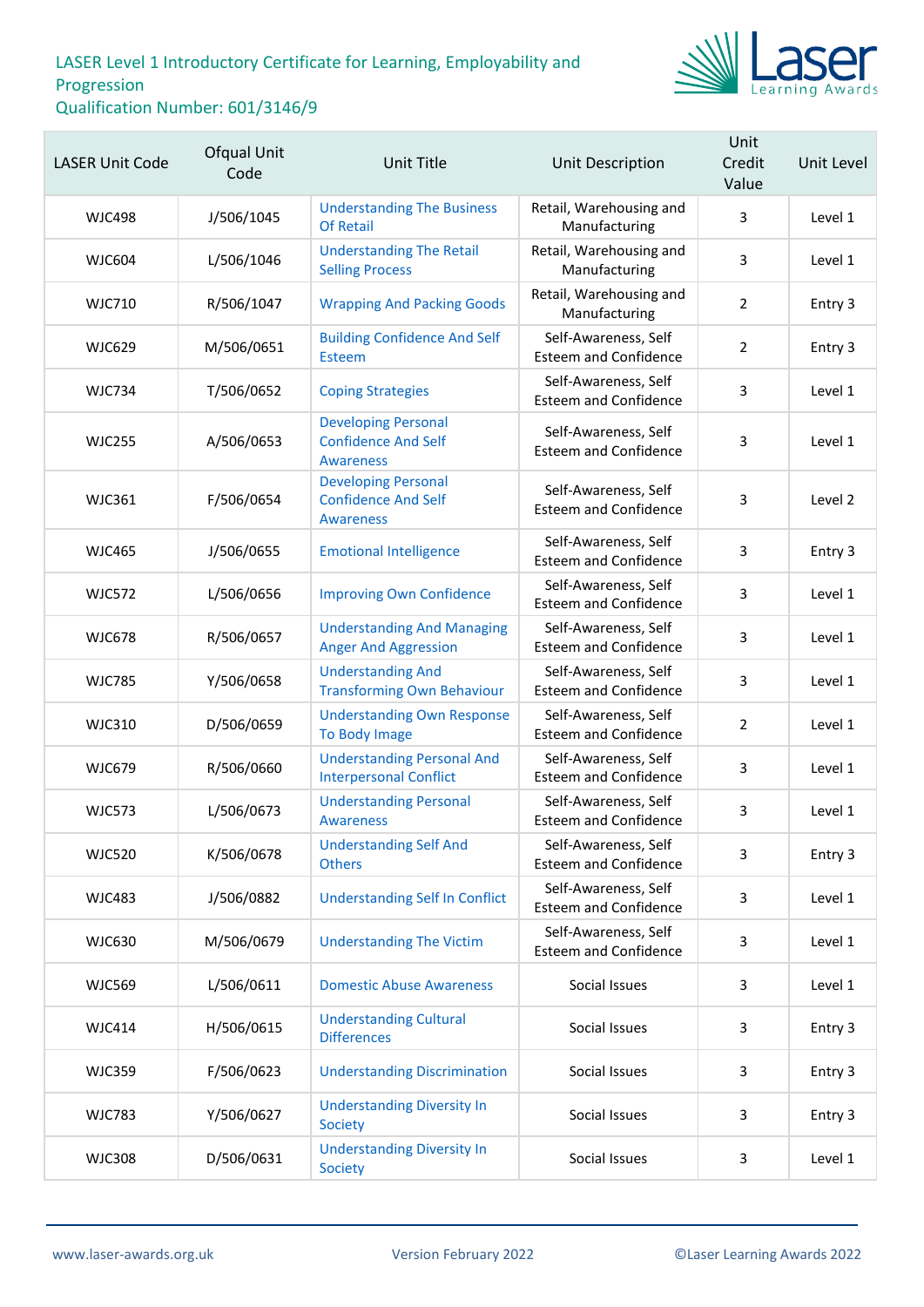

| <b>LASER Unit Code</b> | <b>Ofqual Unit</b><br>Code | Unit Title                                                     | Unit Description         | Unit<br>Credit<br>Value | Unit Level |
|------------------------|----------------------------|----------------------------------------------------------------|--------------------------|-------------------------|------------|
| <b>WJC416</b>          | H/506/0632                 | <b>Understanding Eating</b><br><b>Disorders</b>                | Social Issues            | $\mathbf{1}$            | Level 1    |
| <b>WJC627</b>          | M/506/0634                 | <b>Understanding Equal</b><br>Opportunities                    | Social Issues            | 3                       | Level 1    |
| <b>WJC463</b>          | J/506/0638                 | <b>Understanding Prejudice And</b><br><b>Discrimination</b>    | Social Issues            | 3                       | Level 1    |
| <b>WJC360</b>          | F/506/0640                 | <b>Understanding Prejudice And</b><br><b>Discrimination</b>    | Social Issues            | 3                       | Level 2    |
| <b>WJC677</b>          | R/506/0643                 | <b>Understanding The Issue Of</b><br><b>Obesity</b>            | Social Issues            | $\overline{2}$          | Level 1    |
| <b>WJC309</b>          | D/506/0645                 | <b>Understanding The</b><br><b>Restorative Justice Process</b> | Social Issues            | 3                       | Level 1    |
| <b>WJC517</b>          | K/506/0647                 | <b>Understanding Young People,</b><br><b>Law And Order</b>     | Social Issues            | 3                       | Entry 3    |
| <b>WJC733</b>          | T/506/0649                 | <b>Understanding Young People,</b><br><b>Law And Order</b>     | Social Issues            | 3                       | Level 1    |
| <b>WJC518</b>          | K/506/0650                 | <b>Understanding Young People,</b><br>Law And Order            | Social Issues            | 3                       | Level 2    |
| <b>WJC539</b>          | K/506/0938                 | <b>Careers In Sport And Active</b><br>Leisure                  | Sport and Active Leisure | 3                       | Level 1    |
| <b>WJC649</b>          | M/506/0939                 | <b>Health And Fitness</b>                                      | Sport and Active Leisure | 3                       | Entry 3    |
| <b>WJC540</b>          | K/506/0941                 | <b>How The Body Works</b>                                      | Sport and Active Leisure | 4                       | Level 1    |
| <b>WJC650</b>          | M/506/0942                 | <b>Improving Own Fitness</b>                                   | Sport and Active Leisure | 3                       | Entry 3    |
| <b>WJC756</b>          | T/506/0943                 | <b>Improving Personal Health</b><br><b>And Fitness</b>         | Sport and Active Leisure | 3                       | Entry 3    |
| <b>WJC280</b>          | A/506/0944                 | <b>Indoor Team Games</b>                                       | Sport and Active Leisure | 3                       | Entry 3    |
| <b>WJC384</b>          | F/506/0945                 | <b>Participating In Leisure</b><br><b>Activities</b>           | Sport and Active Leisure | 3                       | Entry 3    |
| <b>WJC489</b>          | J/506/0946                 | Planning A Trip To A Visitor<br>Attraction                     | Sport and Active Leisure | 4                       | Level 1    |
| <b>WJC594</b>          | L/506/0947                 | <b>Planning And Participating In</b><br><b>Short Walks</b>     | Sport and Active Leisure | 3                       | Entry 3    |
| <b>WJC701</b>          | R/506/0948                 | <b>Planning Own Fitness</b><br>Programme                       | Sport and Active Leisure | 4                       | Level 1    |
| <b>WJC807</b>          | Y/506/0949                 | <b>Risks And Hazards In Sport</b><br><b>And Active Leisure</b> | Sport and Active Leisure | 3                       | Level 1    |
| <b>WJC595</b>          | L/506/0950                 | <b>Taking Part In Exercise And</b><br><b>Fitness</b>           | Sport and Active Leisure | 4                       | Level 1    |
| <b>WJC702</b>          | R/506/0951                 | <b>Taking Part In Sport</b>                                    | Sport and Active Leisure | 3                       | Entry 3    |
| <b>WJC808</b>          | Y/506/0952                 | <b>Taking Part In Sport</b>                                    | Sport and Active Leisure | $\mathbf{3}$            | Level 1    |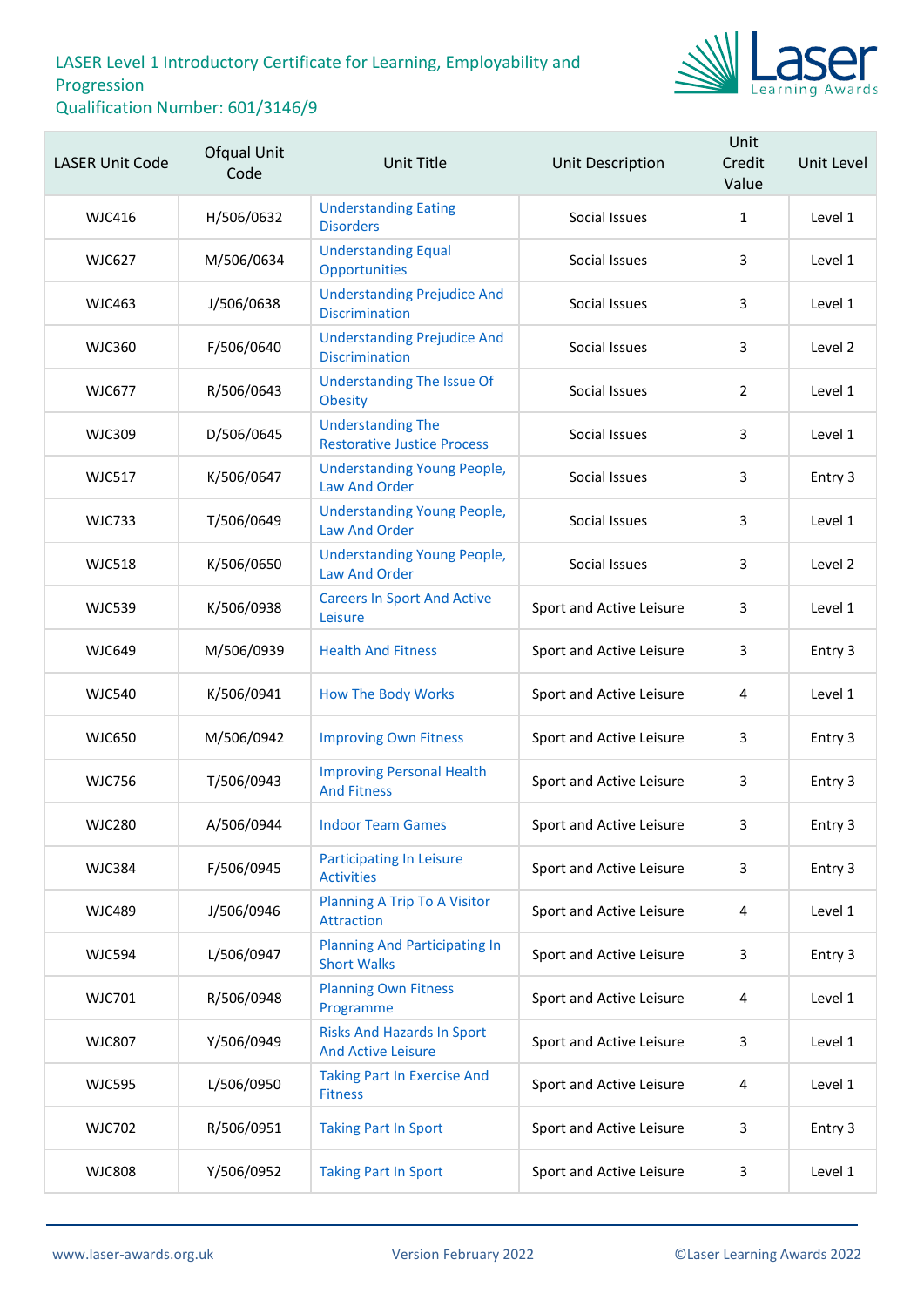

| <b>LASER Unit Code</b> | <b>Ofqual Unit</b><br>Code | Unit Title                                                                                 | Unit Description         | Unit<br>Credit<br>Value | Unit Level |
|------------------------|----------------------------|--------------------------------------------------------------------------------------------|--------------------------|-------------------------|------------|
| <b>WJC436</b>          | H/506/0954                 | The Angling Environment                                                                    | Sport and Active Leisure | 3                       | Entry 3    |
| <b>WJC541</b>          | K/506/0955                 | <b>Understanding Nutrition,</b><br><b>Performance And Healthy</b><br>Eating                | Sport and Active Leisure | 3                       | Level 1    |
| <b>WJC651</b>          | M/506/0956                 | <b>Understanding Physical</b><br><b>Activity And Health</b>                                | Sport and Active Leisure | 6                       | Entry 3    |
| <b>WJC638</b>          | M/506/0794                 | <b>Effective Skills, Qualities And</b><br><b>Attitudes For Learning And</b><br><b>Work</b> | <b>Work Experience</b>   | 3                       | Entry 3    |
| <b>WJC744</b>          | T/506/0795                 | <b>Learning Through Work</b><br>Experience                                                 | <b>Work Experience</b>   | 3                       | Entry 3    |
| <b>WJC268</b>          | A/506/0796                 | <b>Learning Through Work</b><br><b>Experience</b>                                          | Work Experience          | 3                       | Level 1    |
| <b>WJC371</b>          | F/506/0797                 | <b>Participating In A Vocational</b><br><b>Taster</b>                                      | <b>Work Experience</b>   | $\overline{2}$          | Entry 3    |
| <b>WJC502</b>          | K/506/0082                 | <b>Participating In A Vocational</b><br><b>Taster</b>                                      | <b>Work Experience</b>   | $\overline{2}$          | Level 1    |
| <b>WJC551</b>          | L/506/0107                 | <b>Participating In A Vocational</b><br><b>Taster</b>                                      | <b>Work Experience</b>   | $\overline{2}$          | Level 2    |
| <b>WJC394</b>          | H/506/0081                 | <b>Preparation For Work</b><br><b>Experience</b>                                           | <b>Work Experience</b>   | $\mathbf{1}$            | Entry 3    |
| <b>WJC474</b>          | J/506/0798                 | <b>Understanding A Work</b><br><b>Experience Placement</b>                                 | <b>Work Experience</b>   | 3                       | Entry 3    |
| <b>WJC582</b>          | L/506/0799                 | <b>Understanding What</b><br><b>Volunteering Is About</b>                                  | <b>Work Experience</b>   | $\mathbf{1}$            | Level 1    |
| <b>WJC745</b>          | T/506/0800                 | Volunteering                                                                               | Work Experience          | $\overline{2}$          | Entry 3    |
| <b>WJC269</b>          | A/506/0801                 | <b>Work Experience</b>                                                                     | Work Experience          | 3                       | Level 1    |
| <b>WJC372</b>          | F/506/0802                 | <b>Work-Based Experience</b>                                                               | <b>Work Experience</b>   | 3                       | Entry 3    |
| <b>WJC475</b>          | J/506/0803                 | <b>Work-Based Experience</b>                                                               | <b>Work Experience</b>   | 3                       | Level 1    |
| <b>WJC583</b>          | L/506/0804                 | <b>Work-Based Placement</b>                                                                | <b>Work Experience</b>   | 3                       | Level 1    |
| <b>WJC421</b>          | H/506/0730                 | <b>Building A Personal Career</b><br>Portfolio                                             | <b>Work Preparation</b>  | 3                       | Level 1    |
| <b>WJC525</b>          | K/506/0731                 | <b>Building A Personal Career</b><br>Portfolio                                             | <b>Work Preparation</b>  | 3                       | Level 2    |
| <b>WJC633</b>          | M/506/0732                 | <b>Career Planning And Making</b><br><b>Applications</b>                                   | <b>Work Preparation</b>  | 3                       | Entry 3    |
| <b>WJC738</b>          | T/506/0733                 | <b>Career Preparation</b>                                                                  | <b>Work Preparation</b>  | $\mathbf{1}$            | Entry 3    |
| <b>WJC576</b>          | L/506/0737                 | <b>Career Preparation</b>                                                                  | <b>Work Preparation</b>  | $\mathbf{1}$            | Level 1    |